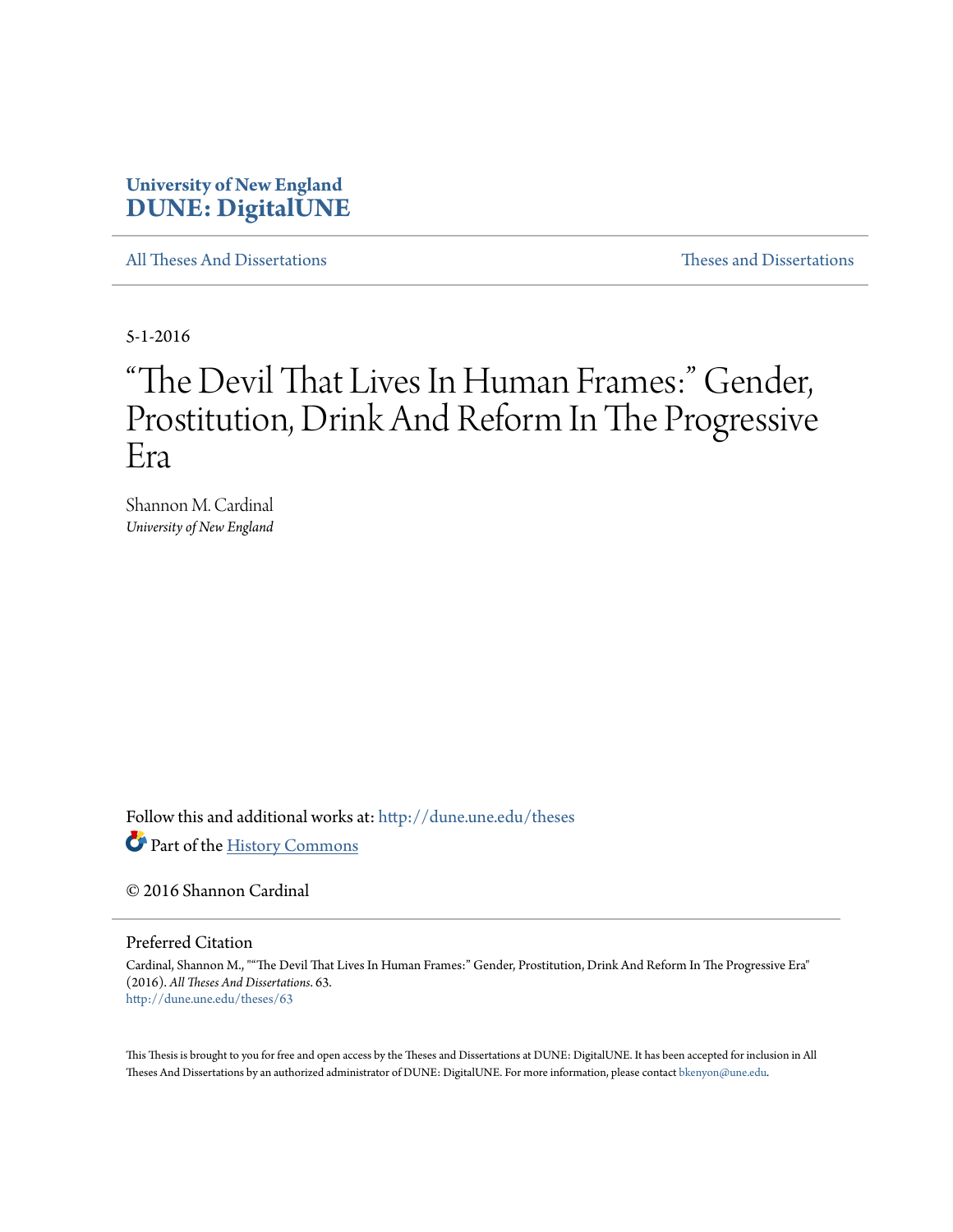"The devil that lives in human frames:" Gender, Prostitution, Drink and Reform in the

Progressive Era

Shannon Cardinal

HIS 450: Senior Capstone

Spring 2016

Advisor: Prof. Elizabeth De Wolfe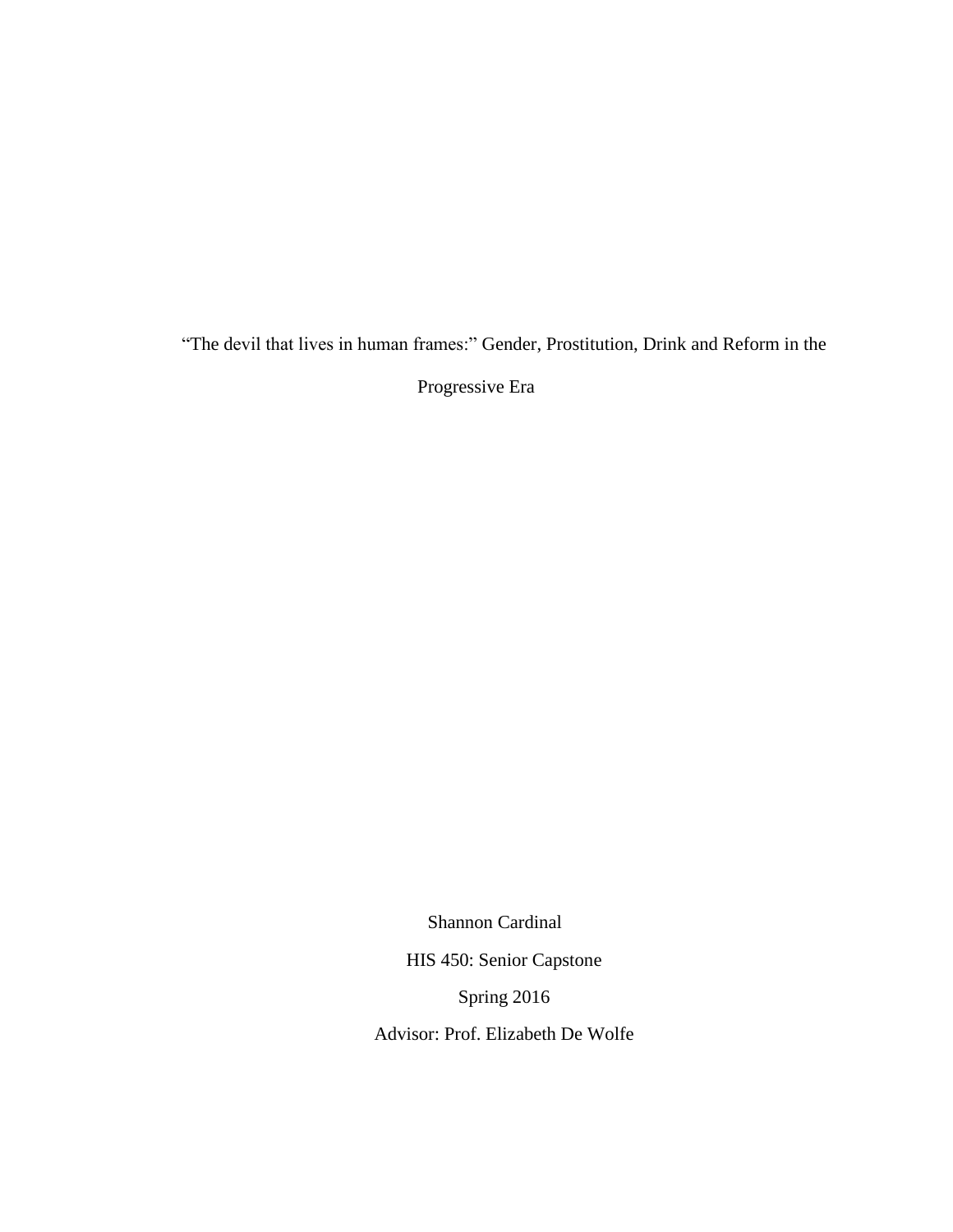Consuela Frewen Sheridan, a journalist for the *New York World*, recorded in her diary in October of 1921 a foray, accompanied by undercover police officers, into the hazy Los Angeles underground:

We pushed open a door ajar. A Chinese prostitute stood smoking her pipe. Soberly dressed, in black silk jacket and trousers, her hair so neat and shiny, her face almost unpainted, she shyly grinned at us….The police have their hands full in Chinatown, to prevent gambling, doping and prostitution. Though why it should be any concern of the law's whether a Chinaman, in Chinatown, is solicited by a Chinese prostitute is more than I can understand.<sup>1</sup>

Sheridan evinced disinterest towards the Chinese. She wrote as if she found her night researching the unsavory haunts of the City of Angels dull, though the diary entry unfolds a compelling tale. She and her law enforcement companions tramped across L.A. towards a brothel. They were briefly tailed by a "silent footed follower" into a "black unlighted alley…where murders are not infrequent."<sup>2</sup> After her investigation, instead of returning to the safety of her accommodations to reflect on her disgust with the traffic in women, the horrors wrought by abuse of drugs and liquor, or the corruption of the police complicit in these activities, she "motored back to Burlingame and hurriedly dressed and arrived extremely late at a dinner party."<sup>3</sup> There she began to process the events of her evening:

Wine flowed, and restored my jaded spirits. I looked round the table at the brilliant, cheerful, noisy company and a new thought came to me. I found myself pondering on the high moral standard imposed by the United States. Continually I ask myself this question: "Is the United States more moral than any other country? Are the men and women human, or has legislation and public opinion extinguished the devil that lives in human frames?" I find no answer.<sup>4</sup>

<sup>1</sup> Clare Consuela Frewen Sheridan, "Diary of Clare Consuela Sheridan, October, 1921*,"My American Diary* (New York: Boni and Liveright, 1922), 321-322. Sheridan was a British ex-pat, the cousin of Winston Churchill and in a relationship with Charlie Chaplin during this period. Her ties to communism strained her relationship with Churchill, with whom she was very close.

<sup>2</sup> Ibid., 321.

<sup>3</sup> Ibid., 322.

<sup>4</sup> Ibid.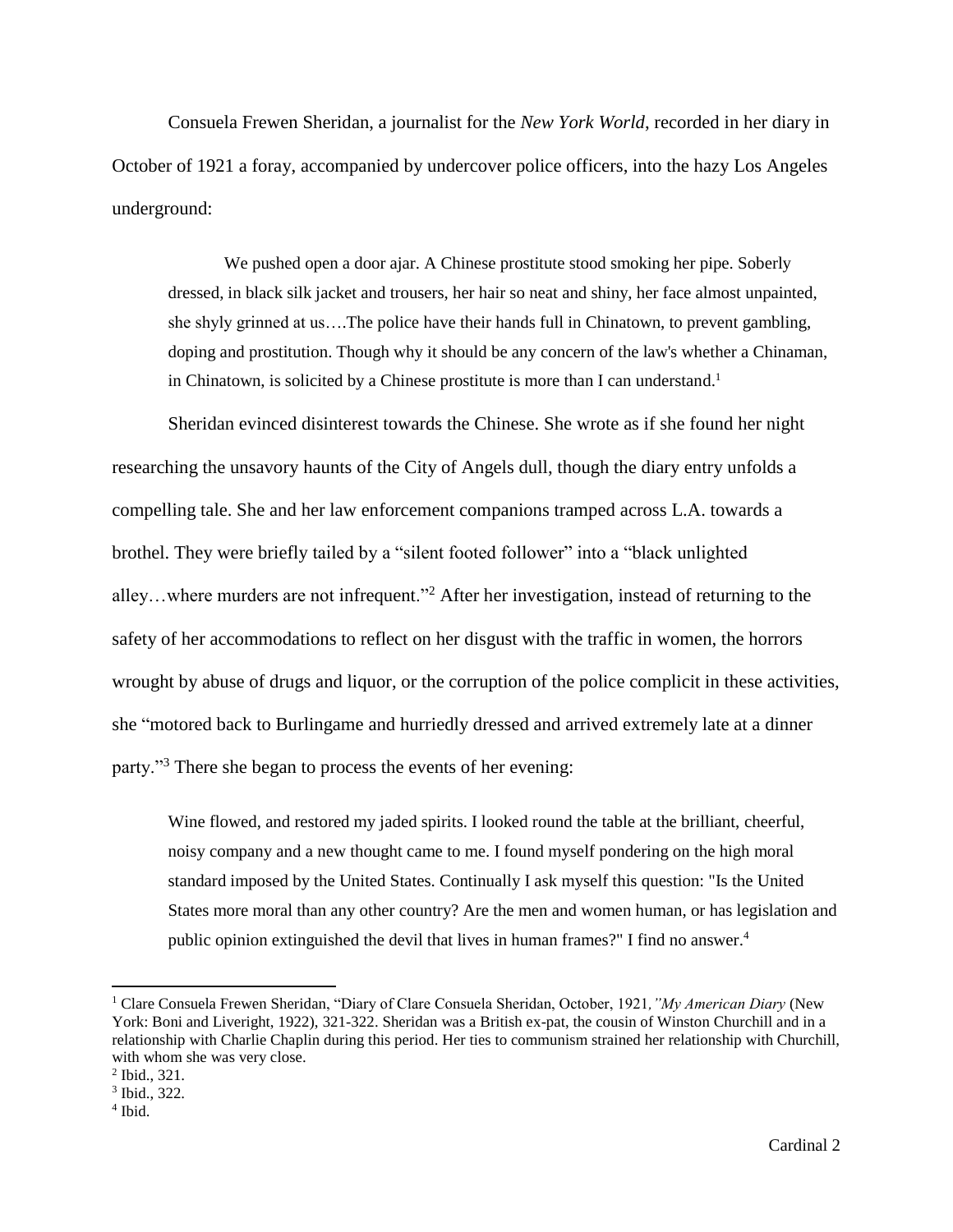Humanity and morality were major concerns of the "jaded" lost generation, and of the generation of hopeful reformers before them. To these groups nothing represented human frailty and excess, "the devil that lives in human frames," like prostitution and drunkenness. These "twin born" vices gripped rapidly developing U.S. cities, alternately plagued and medicated soldiers returning from exotic outposts and the horrors of World War I, and threatened to destroy the wholesome comfort of American homes.<sup>5</sup> Often reformers, journalists, law enforcement and the medical community shared seemingly contradicting opinions on prostitution and liquor. They felt human vice was natural, ancient and to some extent irrepressible, but that morality and faith were also integral aspects of human nature that could shine through and defeat sinful tendencies when given encouragement to fully develop. Like gardeners pulling weeds, reformers tried to legislate and control vice so they could make space for virtue to thrive. They understood that prostitution and liquor overlapped in a complicated web of human misbehavior, though they viewed these problems within the narrow confines of their own gender, sexuality and class.

Reformers took a gendered approach to addressing prostitution and liquor between 1900 and 1933, overtly and subversively expressing their own gender in their writings and work, and holding male and female offenders to different medical, legal and social standards. Nonetheless, reformers of both genders subscribed to a similar four point strategy of suppression: qualify and quantify, contain, disinfect, and domesticate. Their approach to these directives was influenced by gender in fascinating ways.

l

<sup>5</sup> Frances E. Willard, "The Liquor Crime and the Social Evil," *Vigilance* I, no. 9 (1886): 6, Nineteenth Century Collections Online. Schlesinger Library, Harvard University, Cambridge.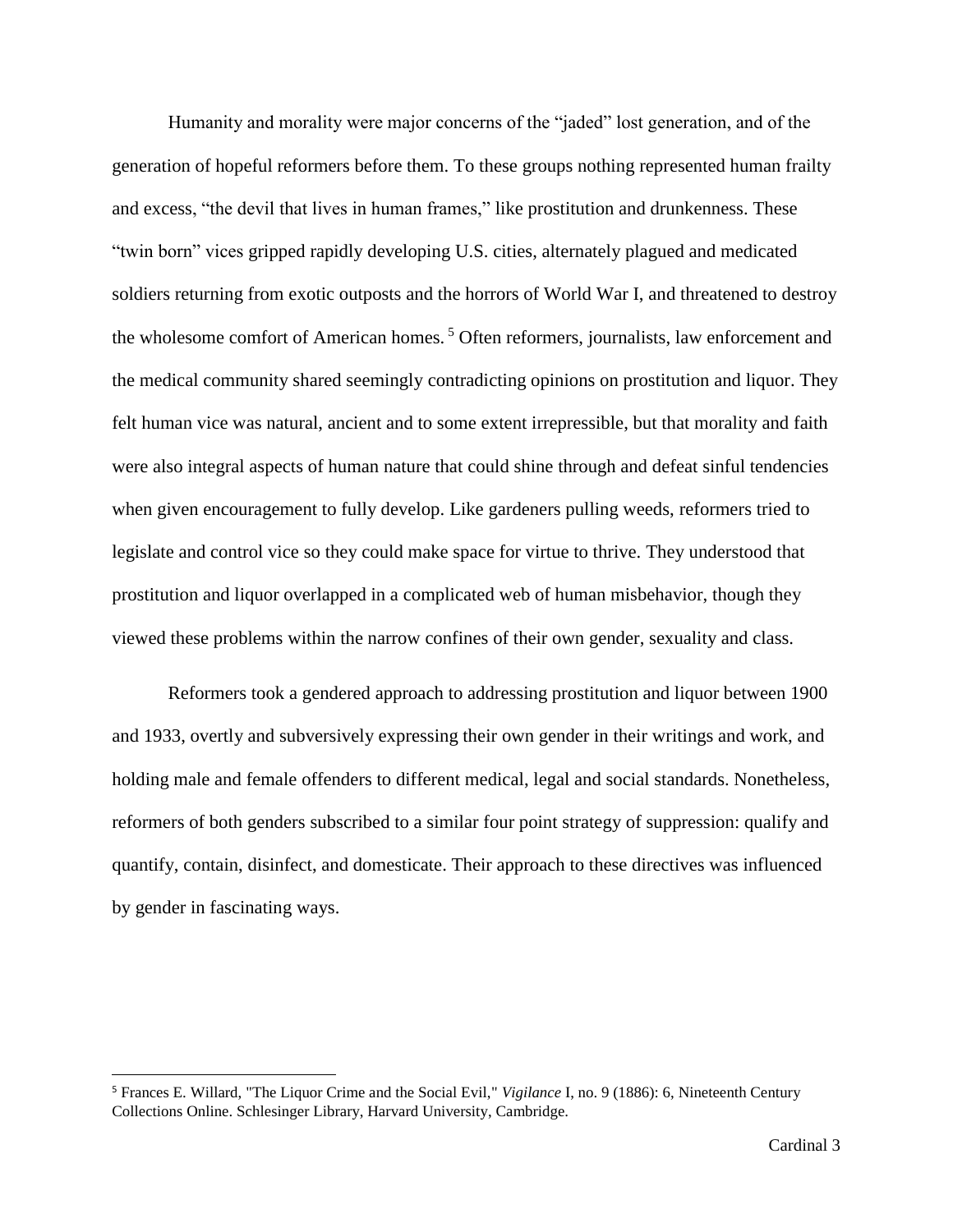#### "A danger to all their associates:" Prostitution and Intoxicating Drinks

Sex and alcohol are inextricably linked in western culture. Ancient Greeks had their *symposia*, salons fueled by wine and the company of prostitutes.<sup>6</sup> The Old Testament features stories of drunken debauchery leading to the downfall of Sodom and Gomorrah, and tells of Hannah, the childless wife whose abstinence from drink and fervent prayer are what enabled her to "know" her husband Eli and "begat" Samuel, the son she desperately wanted.<sup>7</sup> The life of serial monogamist and heavy drinker Henry VIII, the decadent, spoiled French aristocracy personified by Marie Antoinette, the scandals of many United States congressmen, senators and presidents; much of our history revolves around pretty women and stiff drinks.

Historian Catherine Murdock observes in *Domesticating Drink* that "after the turn of the [twentieth] century, discussion of alcohol usage remained inseparable from discussion of women's sexuality, oppression and physical danger."<sup>8</sup> In 1910 the Chicago Vice Commission found "as a contributing influence to immorality and the business of prostitution there is no interest so dangerous and so powerful in the city of Chicago as the liquor interests."<sup>9</sup> Lieutenant John G. Buchanan linked prostitution and liquor as two of "the three principal vices affecting an army."<sup>10</sup> In his 1919 article on vice he attacks not only professionals, but any women who engaged in premarital sex as prostitutes, whether or not they derived a clear economic benefit from their actions. An August 1920 article on "The Prostitute in Jail," a study conducted in

<sup>6</sup> Tom Standage, *A History of the World in Six Glasses* (New York: Walker & Co, 2005), 62.

<sup>7</sup> Samuel 1:1 (Revised Standard Version)

<sup>8</sup> Catherine Murdock, *Domesticating Drink: Women, Men, and Alcohol in America, 1870-1940* (Baltimore: Johns Hopkins University Press, 1998), 78.

<sup>9</sup>Kenneth, Rose, *American Women and the Repeal of Prohibition* (New York: NYU Press, 1995), 18.

<sup>10</sup>John G. Buchanan, "War Legislation Against Alcoholic Liquor and Prostitution," *Journal of the American Institute of Criminal Law and Criminology* 9, no. 4 (Feb. 1919): 520. The third vice is gambling.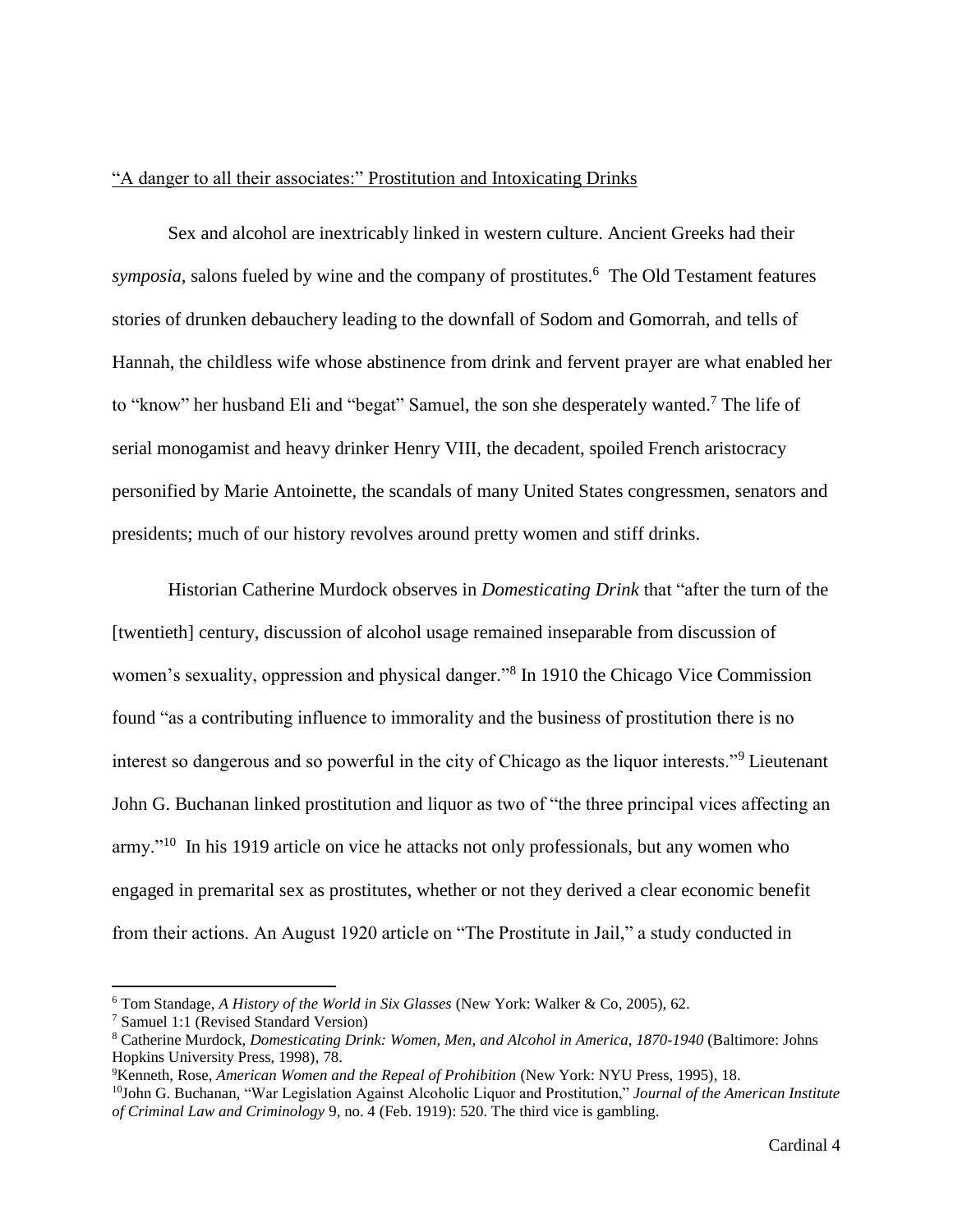Puerto Rico, praised Attorney General Howard L. Kern for "a most splendid effort to follow the plan laid down by the federal authorities for the suppression of prostitution and the liquor traffic for the protection of the men in uniform." <sup>11</sup> To policy makers, especially in the military, women and liquor were considered as allied dangers, so insidious the Armed Forces needed protection from them. Reformers agreed.

The relationship between gender and intoxicating drinks is complicated. In writing the history of sex, drink and reform, historians are beginning to revise many stereotypical yet inaccurate depictions, including the perception of most women reformers as staunch puritans who vehemently opposed liquor and prostitution. For example, David Kyvig's work on the Women's Organization for National Prohibition Repeal (WONPR) which challenges these depictions. In 1929 the WONPR launched a campaign to repeal the Eighteenth Amendment, a law they felt undermined personal liberty, respect for the Constitution, and the safety of American communities by introducing many citizens to illegal and dangerously unregulated alcoholic drinks. <sup>12</sup> The WONPR was a towering organization of more than one million members, which achieved its goal thanks to the skills of leaders like Pauline Sabin, Jean Sheppard and Grace Root.<sup>13</sup> Kyvig has written extensively on the organization, and Murdock credits the WONPR for "adroitly combining morality with American realpolitik," and writes "wet' women created a model for effective female political activism in the later twentieth century."<sup>14</sup>

<sup>11</sup> "The Prostitute in Jail," *Journal of the American Institute of Criminal Law and Criminology* 11, no. 2 (Aug, 1920): 276.

<sup>12</sup> David E. Kyvig, "Women Against Prohibition," *American Quarterly* 28, no. 3 (Autumn, 1976): 476. <sup>13</sup> Kyvig, "Women Against Prohibition," 474.

<sup>14</sup>Murdock, *Domesticating Drink*, 8. For more Kyvig on the WONPR see *Repealing National Prohibition* (Chicago: University of Chicago Press, 1979) and *Law, Alcohol and Order: Perspectives on National Prohibition* (Westport: Greenwood Press, 1985). In addition, Kyvig published quite a few articles on the WONPR's founder, Pauline Sabin.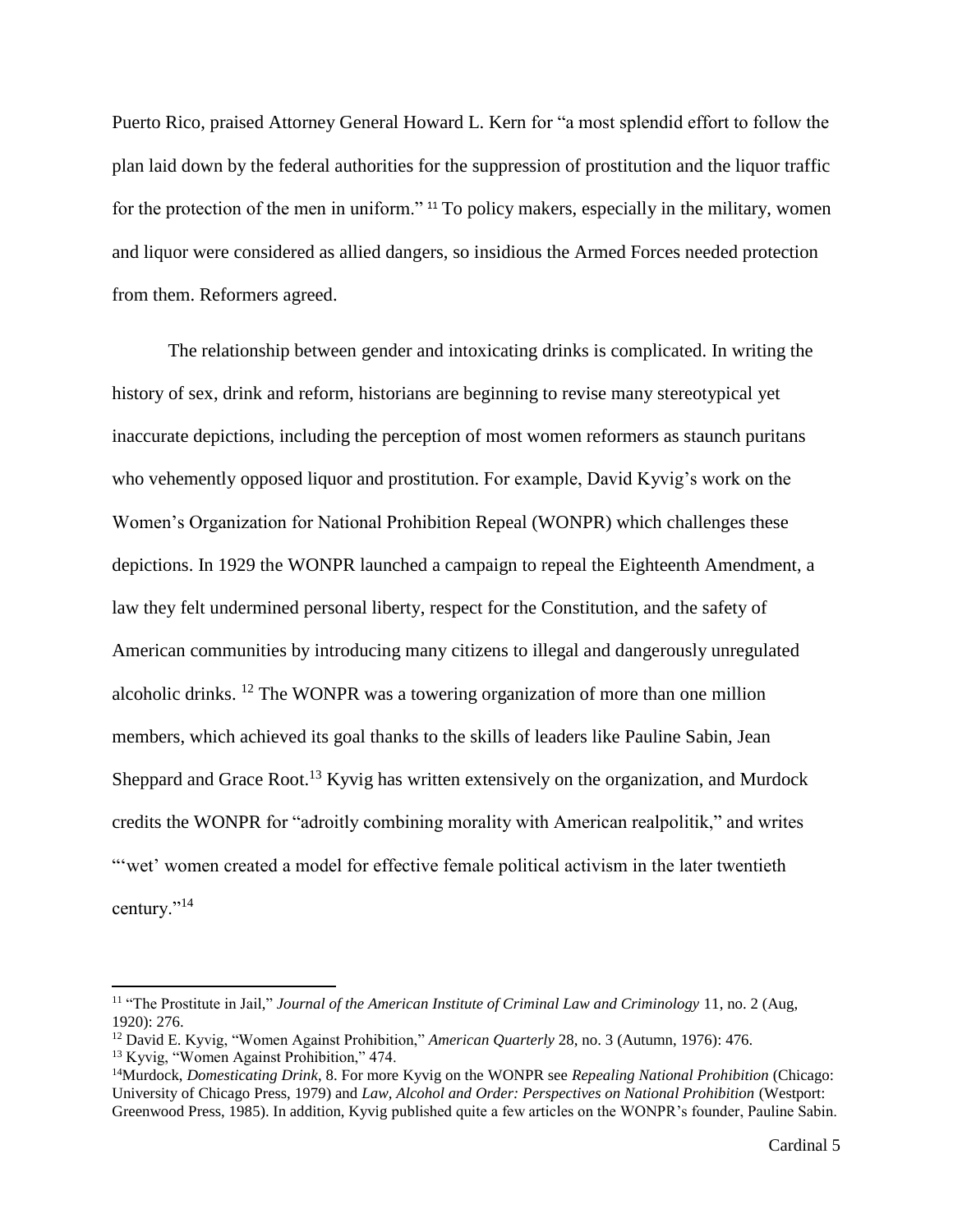However, in popular history complicated female agents of reform, such as women wets who resisted the law through legal means (such as repeal campaigns, speaking before committees, voting, educating the public through posters and pamphlets) are overshadowed by two opposing images of women from 1880 to 1930. Women are presented as either freewheeling flappers who simply broke the laws with which they disagreed by drinking heavily, operating stills, and acting as gun molls; or the tight-lipped, militant temperance leaders of the Women's Christian Temperance Union (WCTU) who fought any and all drinking through overwrought public demonstrations (such as Carrie Nation's destruction of bars with her famous ax,) sappy, sentimental propaganda and appeals to religion. In popular memory, moderates and the real women living on either side of the debate are erased and replaced by caricatures.

COLLEGE PRESIDENTS AND CAMPUS CUT-UPS



"Modern College Girl." Figure 1: "Modern College Girl"

 $\overline{a}$ 



Figure 2: Carrie Nation Cartoon

Kyvig in his article on "Women Against Prohibition" explains this historical erasure:

Figure 1 Source: Elsie Janis,"If I Know What I Mean: College Presidents and Campus Cut-Ups," *Washington Post*. Feb. 10, 1924. SM6. ProQuest Historical Newspapers. Web

Figure 2 Source: "War Between Rum and Religion," *The Freethought Ideal* VII, no. 16, Ottowa, Kansas (Mar. 1, 1901) Kansas Historical Society. Web.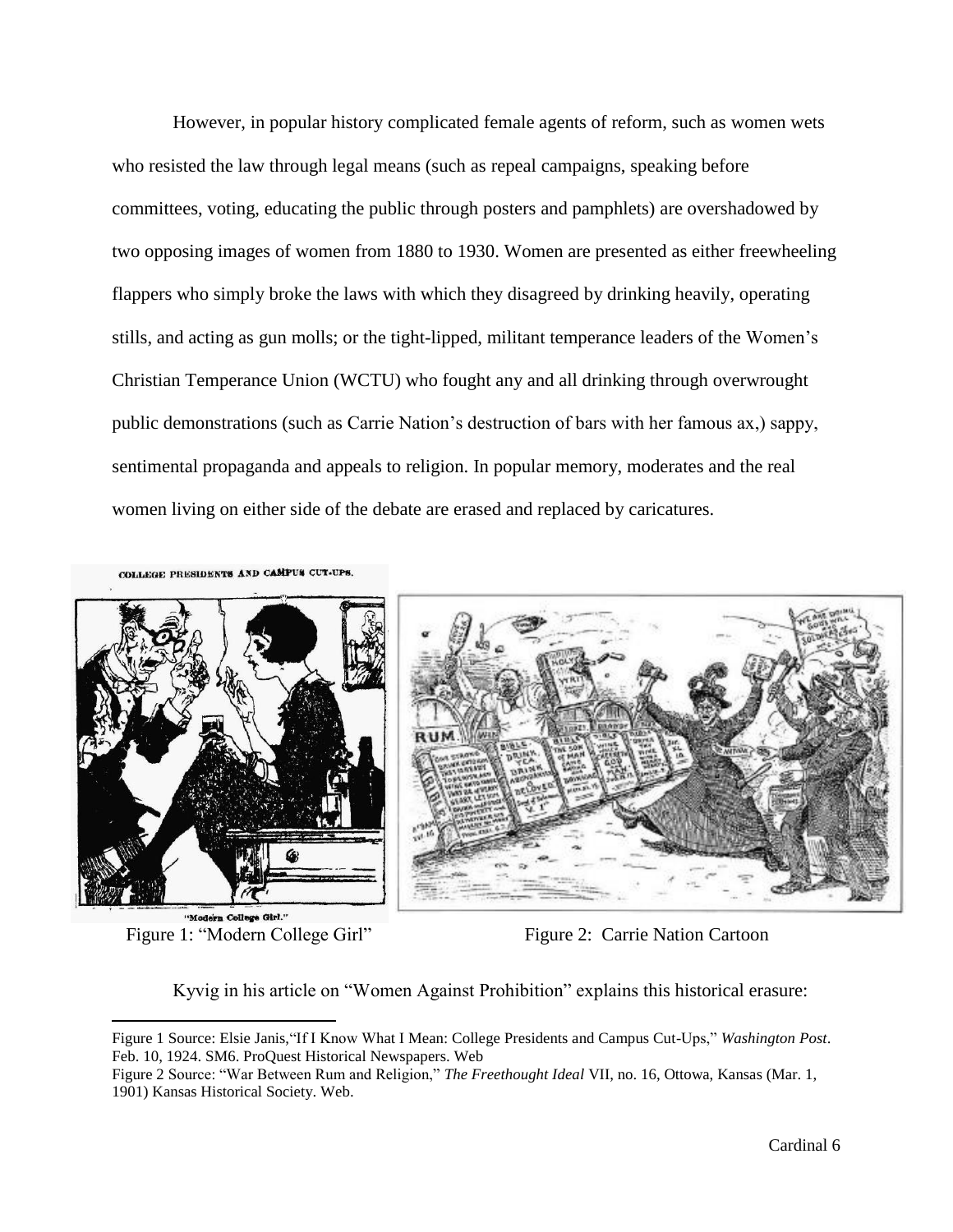Historians tended to ignore the entire repeal movement, male as well as female, because it was overshadowed at its moment of success by the emergence of the New Deal. Although the neglect of the WONPR may be understandable, it is nonetheless unfortunate. Large numbers of women, cooperating with each other and for the most part working independently of men, made a significant contribution to ending national prohibition and thus to the history of American constitutional change.<sup>17</sup>

Though the New Deal is undeniably one of the most notable pieces of American legislation, the only instance of repealing a constitutional amendment poses an equally compelling and important moment in U.S. legal and social history, one that merits mention along with the policies of Franklin Delano Roosevelt. Temperance and Prohibition are remembered not because they happen at a more convenient, less cluttered time, but because they make for a sexier tale, involving faithful, true women and upstanding men against ruthless mobsters, moonshine, flappers and prostitutes. One can argue that repeal is overlooked because it is the end of the party, occurring at the beginning of a long, sobering decade of economic depression, growing aggression in Europe and a war so horrible it is indelibly stamped on the American conscious. But, similar to the following decade the 1920s was a busy time, which saw a generation stumbling after experiencing the horrors of World War I, women gaining suffrage and a ban on the sale and distribution of alcohol, and all these major events seem to generate plenty of coverage and interest in academia. Yet, repeal and the WONPR remains vastly unexplored.

Women temperance leaders are remembered and revered as *the* representation of women leaders of the period between 1880 and 1930 because their social approach to the issue and appeals to domesticity are nonthreatening in a way that female wet tactics were not. Female wets were the first women's group to enter the political arena armed with the vote, and were more likely to have achieved higher education than the generation of reformers before them. They

<sup>&</sup>lt;sup>17</sup> Kyvig, "Women Against Prohibition," 481.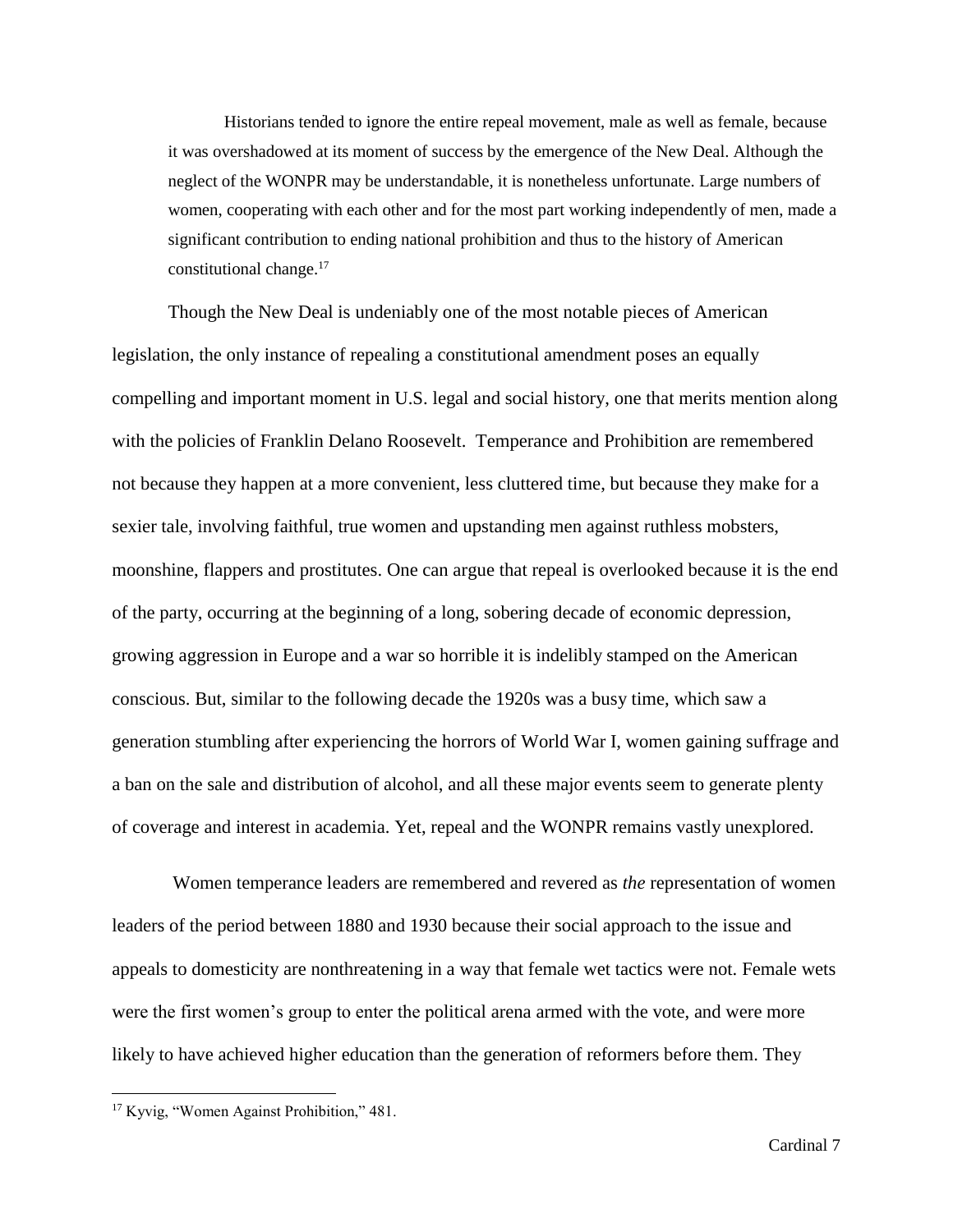represented threatening invasions into academic and political spaces previously dominated by men. The lack of historical coverage on women in favor of repeal (and in favor of humane, secular discourse and action regarding prostitution) comes not from a lack of these reformers, or from a distracted profession obsessing over other landmark events and legislation, but from a biased cultural legacy which places women in a mother/whore dichotomy and leaves those who do not fit neatly into these categories out of the picture. This dichotomy has been questioned in recent decades thanks to the work of historians interested in feminism, gender studies, addiction and human sexuality, such as Barbara Meil Hobson and Timothy Gilfoyle,<sup>18</sup> but a great deal of work remains to be done in presenting a fuller and more accurate picture of the reformers of the Progressive Era and the Roaring Twenties.

# "Reformers may be divided into two classes": The Role of Gender in Reform

Reformers considered the effects of prostitution and liquor gendered, and treated these behaviors according to the gender of the deviant citizens they were addressing. Their own gender was also of deep importance to their reform actions.

Prior to World War I reformers considered men (as johns and pimps) the aggressors and women as frail victims, forced to become prostitutes through drugs, coercion and violence. These women were often referred to as "white slaves," a popular image which evoked a helpless, lower class Caucasian damsel, even though prostitution affected women of every race.<sup>19</sup> During and after the war, prostitutes were perceived as deviously undermining the war effort. Soldiers were

 $\overline{a}$ 

<sup>18</sup> See Timothy Gilfoyle, *City of Eros: New York City, Prostitution, and the Commercialization of Sex, 1790-1920* (New York: W.W. Norton, 1992); and Barbara Meil Hobson, *Uneasy Virtue: The Politics of Prostitution and the American Reform Tradition* (Chicago: University of Chicago Press, 1987).

<sup>19</sup> On race and prostitution, see Kevin Mumford's *Interzones: Black/White Sex Districts in Chicago and New York in the Early Twentieth Century* (New York: Columbia University Press, 1997).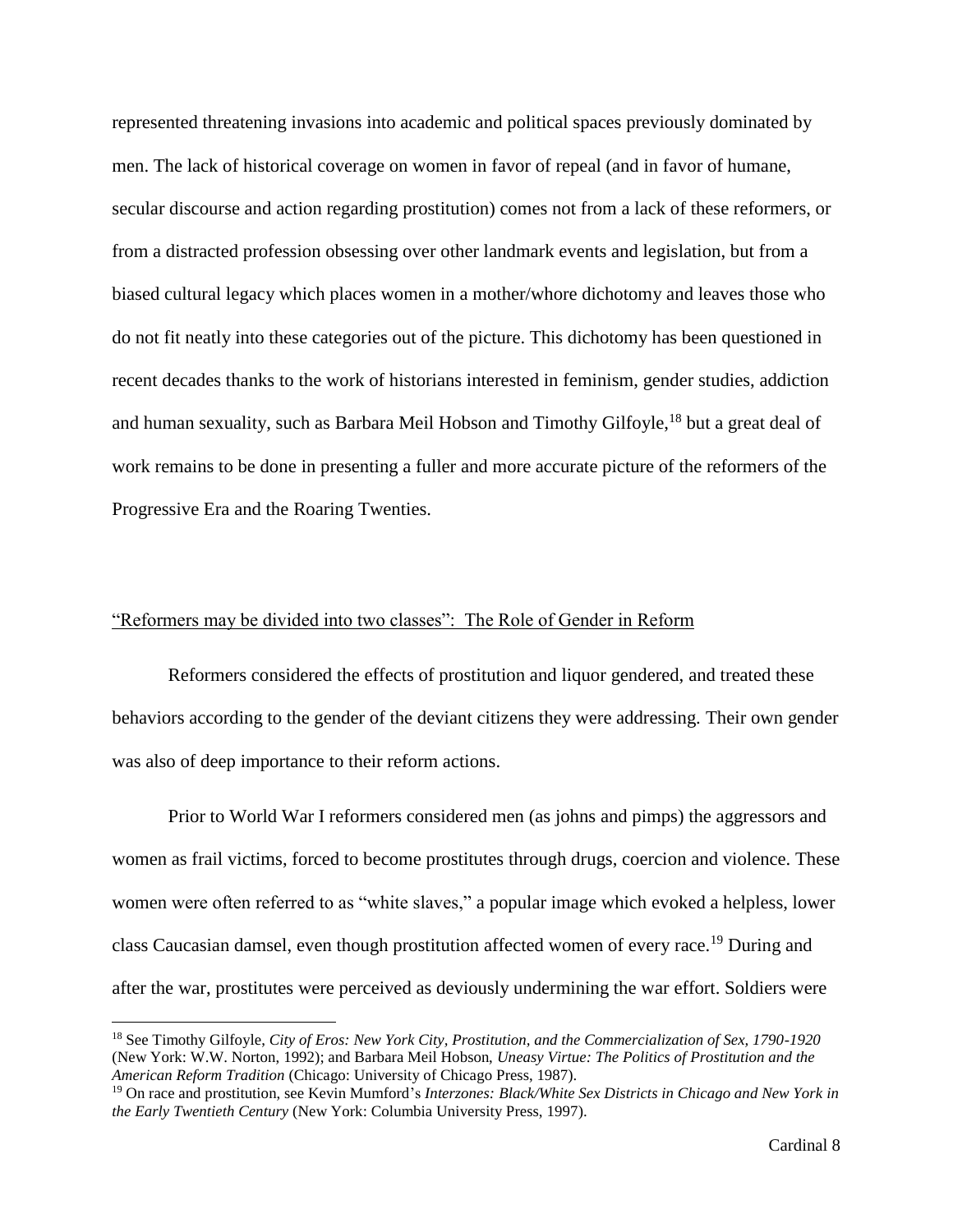cast as the victims of loose women, who were taking advantage of susceptible enlisted men's homesickness and grief to sexually exploit, rob and infect them. No longer seen as victims, prostitutes were characterized as traitors. Defining the term 'victim' and identifying victims of sex traffic and sexual violence is a task fraught with complication and heavily gendered dialogue, both contemporarily and within historic record. Historian Mary Murphy posits that prostitutes were victims: "victims of a tangled sexual ideology that advocated 'passionlessness' for women, but recognized the need for prostitution to absorb the 'excess lust' of men."<sup>20</sup> Barbara Meil Hobson agrees that prostitutes are exploited by "economic and sexual systems [that] work in tandem in producing gender inequality" but questions the idea that prostitutes can be strictly defined as victims: "as [early twentieth century] investigators gathered more and more data about the vice trade, it became evident that the majority of prostitutes in the United States had not been trapped unknowingly in houses of bondage.<sup>"21</sup> Though Hobson writes to expose the intersections of inequality in society, she acknowledges that the dichotomous view of victims and perpetrators within prostitution is short-sighted and simplistic. Prostitution was often entered into willingly by women looking for employment, and some feminists and sex workers interpret selling sex as empowering, even subversive, "defying social proscription [and] extending the bounds of the pleasurable."<sup>22</sup>

Gender was important to reformers when it came to addressing the victims and moving targets associated with the societal issues they wrestled, but it also played an important and often unacknowledged role in their own lives and work. Men as reformers and activists often wrote and spoke with unapologetic vigor, unwaveringly blunt about the issues that mattered to them.

 $\overline{a}$ 

<sup>20</sup> Mary Murphy, "The Private Lives of Public Women: Prostitution in Butte, Montana, 1878-1917," *Frontiers: A Journal of Women Studies* 7, no. 23 (1984): 34.

<sup>21</sup> Barbara Meil Hobson, *Uneasy Virtue: The Politics of Prostitution and the American Reform Tradition* (Chicago: University of Chicago Press, 1990), *ix*, 142.

<sup>22</sup> Hobson, *Uneasy Virtue*, *viii*.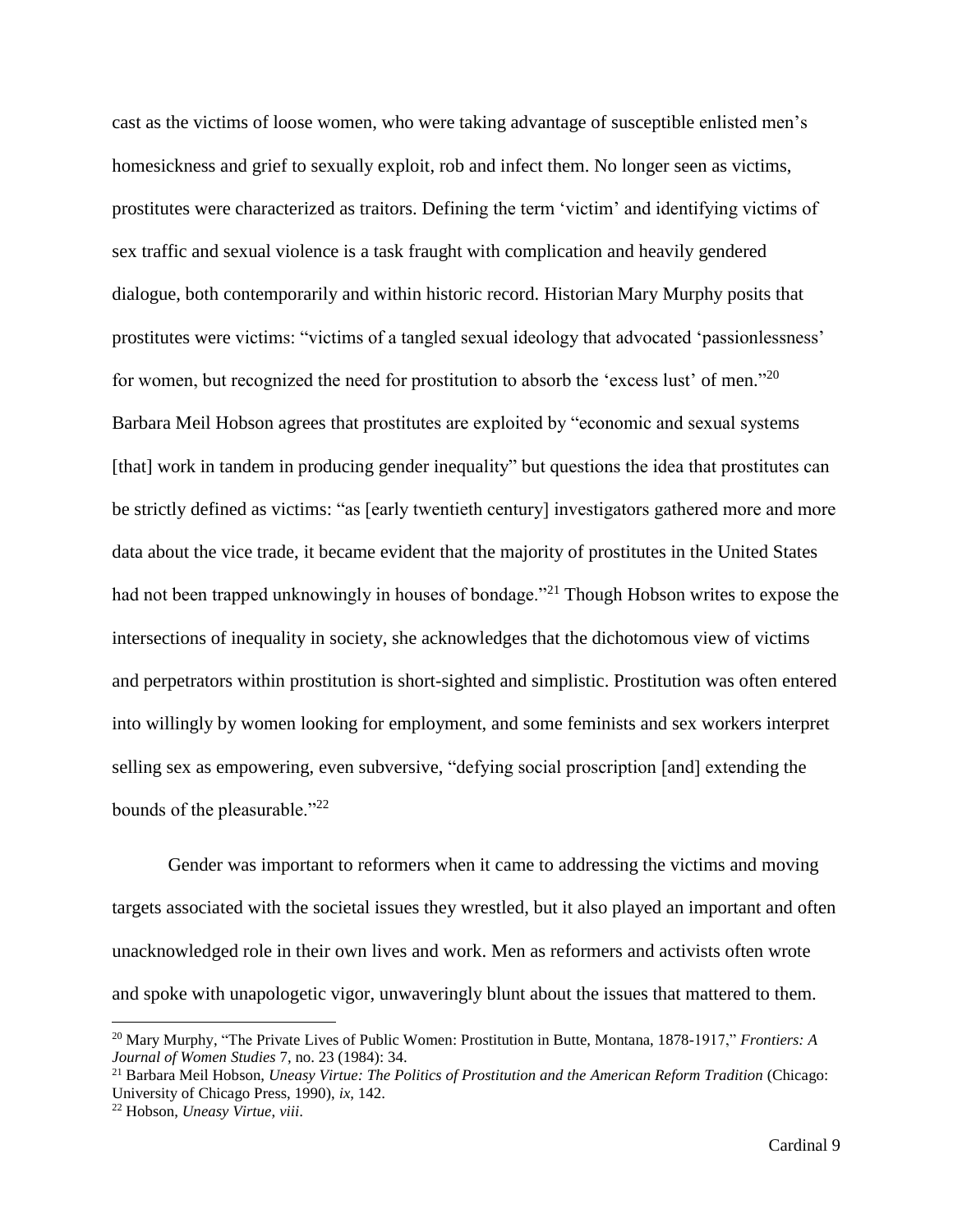They could openly speak about sex and intoxication, as their gender and professions allowed them expertise and authority on the subjects.

For example, Lieutenant John G. Buchanan in his address on "War Legislation Against Alcoholic Liquor and Prostitution" pursued reform through legislation, calling on federal, state and local governments to work in tandem to handle vice in camps, and he emphasized protecting the men as soldiers. Women tended to pursue reform through social connections before they earned the vote, and their emphasis was on protecting families and individuals from ruin. Buchanan's argument relies on appeals to masculinity, strength and the health of male sex organs. He asserts "this war will be won by man power. Our Army before the war would admit no man suffering from venereal disease. Such a rule is impossible now….Not only will this war be won by *man* power; it will be won by man *power*. Morale has somewhat to do with the decision of battles and the fate of nations."<sup>23</sup> He assured the listener that "'clean bunches' are... the better fitted to save democracy, in spirit as well as in body."<sup>24</sup> Though in these examples he spoke in a tidy and almost cryptic manner, in discussing prostitutes his language becomes bolder:

'The devil knoweth not the mind of a man'-how much less of a woman! When medical examinations show that eighty to ninety per cent of the prostitutes arrested during the war have one or more venereal disease and the so called 'charity girl' pursing the avocation for erotic, not meretricious, reasons, is even more notably a disease carrier, I submit that the federal law, in cases where soldiers and sailors are concerned, should make up for deficiencies of those state laws which do not punish fornication.<sup>25</sup>

Buchanan made it clear that he considered prostitutes the center of sexually transmitted diseases. He attacked the 'charity girl'- an amateur young woman who traded sexual favors with her dates in exchange for drinks, dinners, clothes and tickets to events she could not afford on

<sup>23</sup> Buchanan, "War Legislation," 528.

<sup>24</sup> Ibid., 529.

<sup>25</sup> Ibid., 526.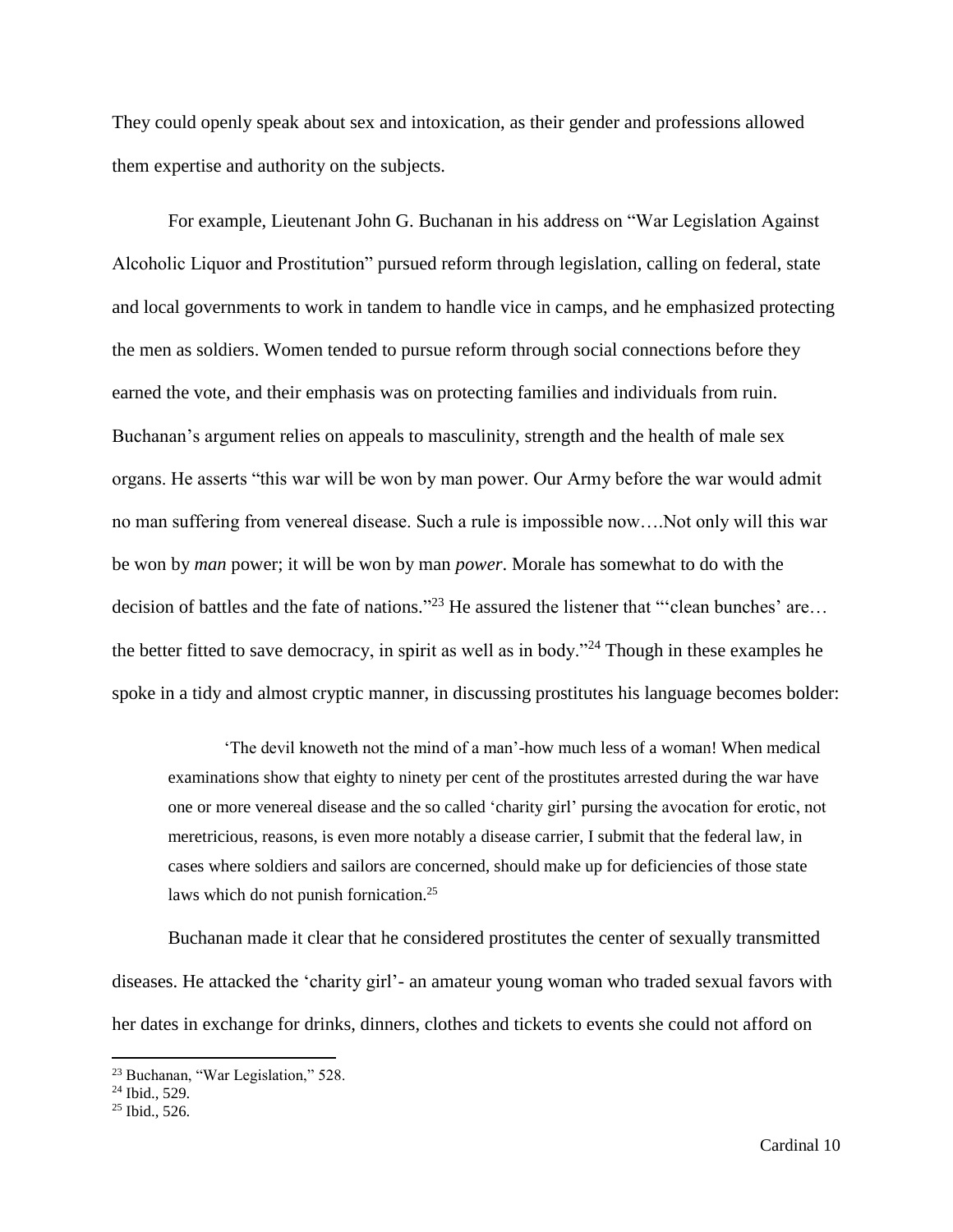her slim factory wages- and claimed that she enjoyed the sexual exchange in her situation more than the social and economic benefits. In his view this eroticism made her worse than traditional prostitutes and more likely to carry disease. When reformers claimed that these women enjoyed their economic dependence because it made their lives 'easy' and that they relished in the sex they traded, they removed guilt from the soldiers who disobeyed orders and placed blame upon the cunning women who tempted these men. When women are denounced as idle, licentious and diseased by an authority, they can be subjected to policy. In the case of military reform, that policy was containment in prisons and torturous disinfection, to be discussed later in this paper.

In 1884 W.S. Bell, Corresponding Secretary of the New England Freethinkers' Association, gave a speech discussing his opposition towards prohibition. In "ANTI-PROHIBITION" he attacked the Massachusetts Legislature on their lack of stringent laws against sexual assault and the still too young age of consent (ten years of age at the time of his writing, it would be raised to thirteen in 1886.) He ridiculed restrictive drinking laws and their advocates. He felt prohibition did nothing to protect women and families, and argued that intemperance only hurt the tippler and so was a private matter. He implied that the temperance movement was full of meddlers and gossips only concerned with their own reputation and that of their spouses, claiming "a Society for the Supression of Vice… under Comstock's reign means the suppression of Infidelity."<sup>26</sup> To further his point that irresponsible drinking was an inevitable part of life, he irreverently paraphrased the Bible: "intemperance is… not a crime. It is an old vice, dating back to the dawn of history. There we read of two renowned characters,-one named Noah and the other named Lot,-getting beastly drunk."<sup>27</sup> His brash disregard for the censure of

<sup>26</sup>W.S. Bell, "Anti-Prohibition: An Address Delivered in Paine Hall, Before the N.E. Freethinkers' Convention, Jan. 28, 1884," (Boston: JP Mendum, 1884), 16.

<sup>27</sup> Bell, "Anti-Prohibition," 7.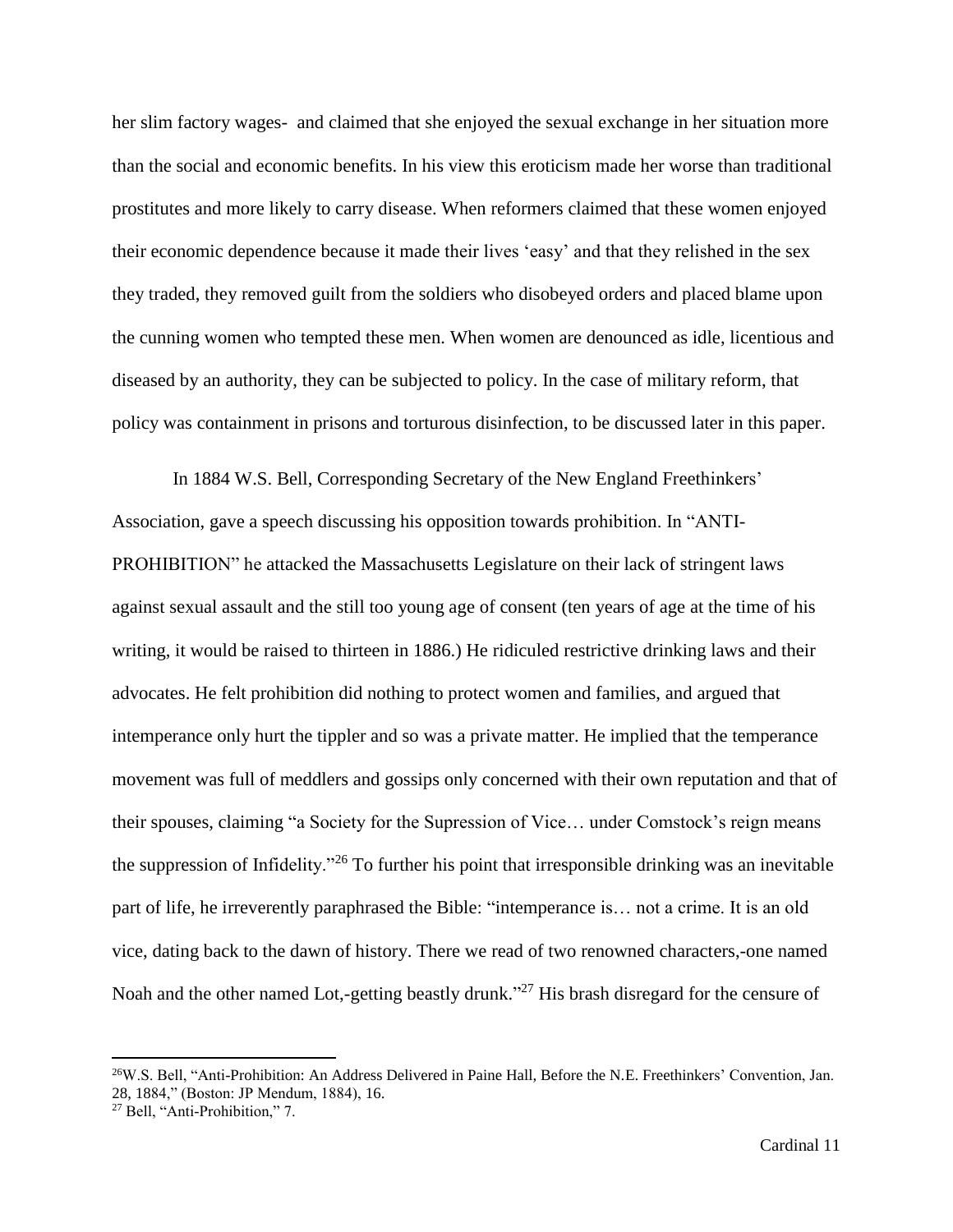his peers was a natural advantage of his privilege. Conservative reactions to his speech were not likely to end his career, so there was no need to be concerned about causing offense or protecting his reputation.

Female reformers faced a more delicate situation: expected to guard their reputations from slander while fostering a desire to care for and improve the world as it related to the domestic sphere, they advocated for reform on the basis that it would improve American homes. They approached reforming prostitutes by offering maternal care and religious instruction to make streetwalkers better women (who were less dangerous to so-called respectable husbands) and argued for eradicating drunkenness to protect themselves and their homes from immoral influences and the violence enacted by intoxicated fathers, husbands and sons. They were not allowed the same license when it came to how they discussed or wrote about sex and drink because they were expected to be inexperienced and innocent, if not of the acts than of their motivations. A married woman was in the safest position to talk about prostitution because she was securely ensconced in a socially approved sexual relationship, one in which prostitution posed the greatest threat to herself and her family's moral and physical health; but she was still expected to be ignorant of carnal desire. A true woman viewed sex as a holy duty worked upon her by her husband, which must be done for the good of the family and the nation, not for mutual pleasure.

This belief is echoed in *Sex in History,* which mentions "American Dr. Alice Stockham" who "claimed in 1894 that any husband who required marital intercourse except with a view to conceiving children was making his wife into a private prostitute."<sup>28</sup> However, not every reformer held these essentialist beliefs. In the private diary of Elizabeth Cady Stanton she

<sup>28</sup> Reay Tannahill, *Sex in History* (London: Scarborough House Publishers, 1992), 355.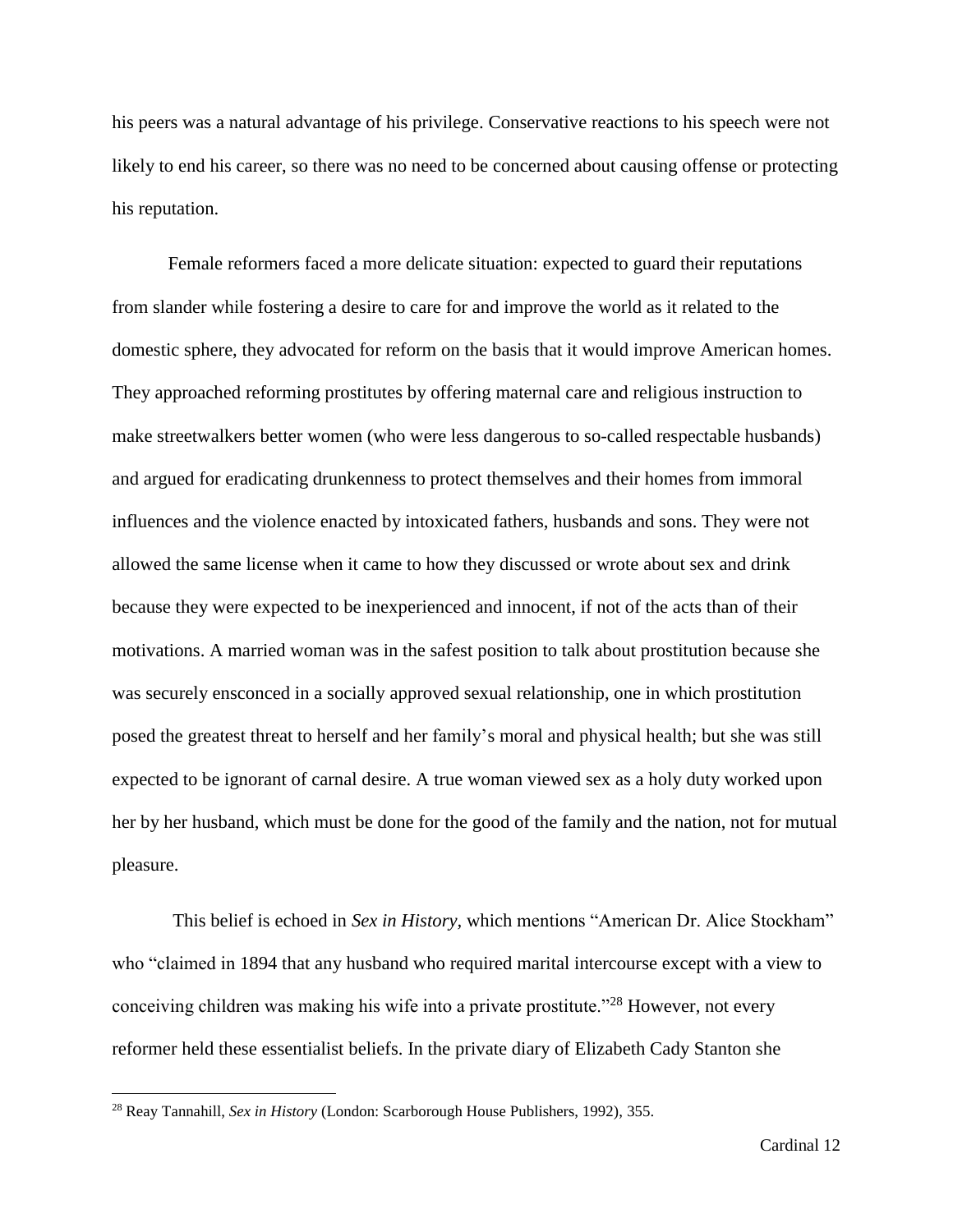critiques a sexually charged poem: "I have been reading *Leaves of Grass*. Walt Whitman seems to understand everything in nature but woman. In 'There is a Woman Waiting for Me,'<sup>29</sup> he speaks as if the female must be forced to the creative act, apparently ignorant of the great natural fact that a healthy woman has as much passion as a man, that she needs nothing stronger than the law of attraction to draw her to the male."<sup>30</sup> Though not all reformers subscribed to the passionless and pure ideal of True Womanhood, women had to acknowledge it in their published work, or risk being labelled promiscuous and immoral themselves.

Ellen Martin Henrotin, President of the General Federation of Women's Clubs and a member of the Chicago Vice Commission, hinted at this double standard in her papers. One of her edited typescripts, "The Sensational Element in Reform," divides reformers into "two classes- the reformer of morals or the teacher of ethics, and the reformer of material life."<sup>31</sup> It is clear that she considers women the former, and men the latter. Popular beliefs about women as the moral backbone of the United States granted them the ability to teach ethics within proscribed domestic and religious limits, whereas men's greater political agency allowed them access to the influence and funding that made reforming "material life" achievable. Martin's edits reveal self-censorship on the subject of prostitution, the "social evil." She strikes any reference to prostitution from the paragraph which introduces women as reformers seeking suffrage, but later in the text returns to sex trafficking to remark "even the discussion of it re-

<sup>&</sup>lt;sup>29</sup> It is uncertain whether the title Stanton cites was correct in the edition she read, or if she incorrectly paraphrased in trying to remember. Entitled "Poem of Procreation" when it was originally published in 1856, it is now "A Woman Waits for Me" in most reprints. See James E. Miller Jr.'s criticism, "Sex and Sexuality," in J.R. LeMaster and Donald D. Kummings, eds., *Walt Whitman: An Encyclopedia* (New York: Garland Publishing, 1998).

<sup>30</sup> Elizabeth Cady Stanton, *Elizabeth Cady Stanton, As Revealed in Her Letters, Diary and Reminiscences*, Vol. 2. eds, Harriot Stanton Blatch and Theodore Stanton (New York: Harper & Brothers Publishers, 1922), 210. Entry dated Sept. 6, 1883.

<sup>&</sup>lt;sup>31</sup> Ellen Martin Henrotin, "The Sensational Element in Reform,"A142 Box 2 Folder 20, Ellen Martin Henrotin Papers, Schlesinger Library, Harvard University, Cambridge, MA. 2.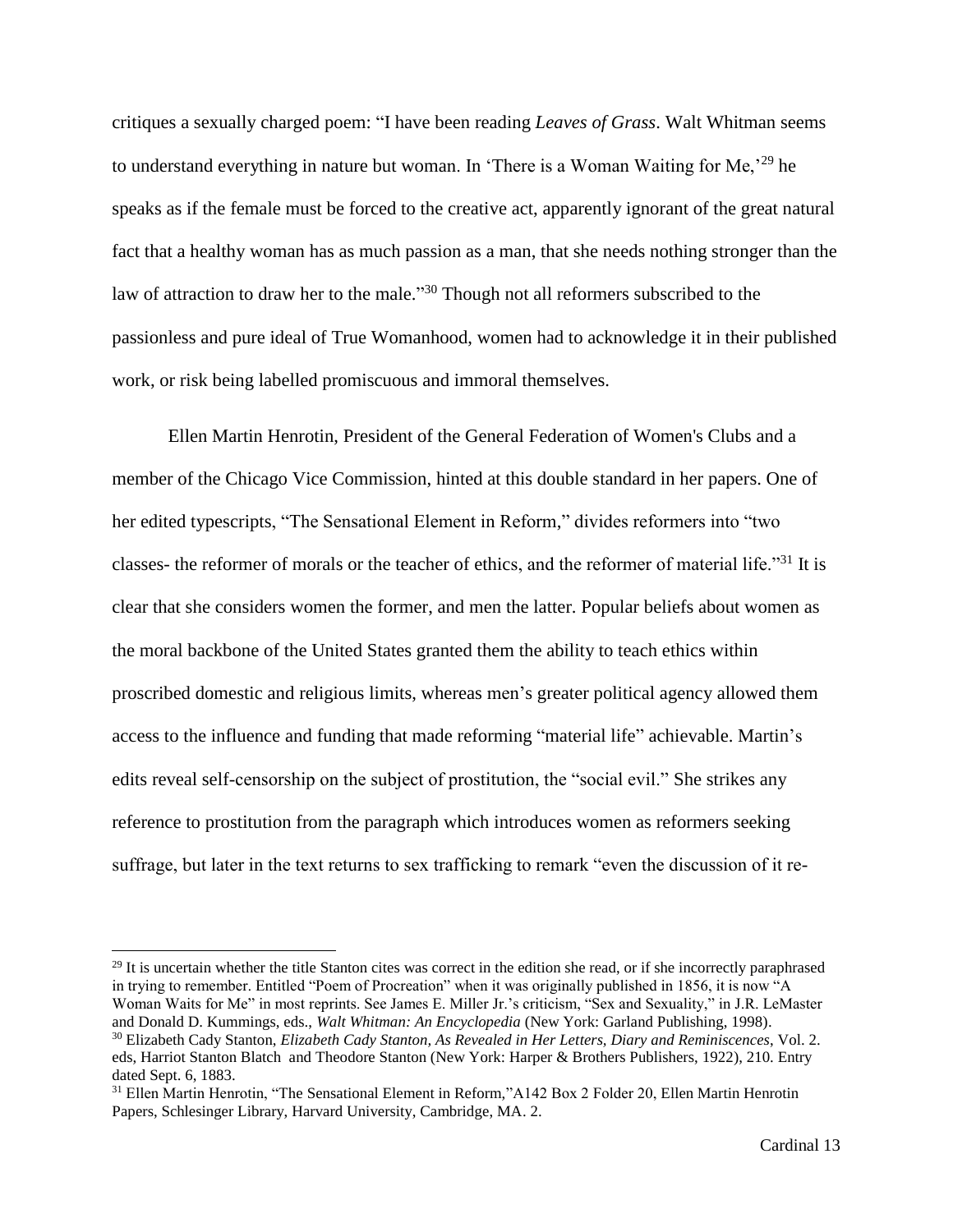quires most skillful handling."<sup>32</sup> Henrotin avoids directly associating suffragists with sex so as not to strengthen harmful stereotypes, and acknowledges the difficulty of addressing prostitutionto discuss the issue without enormous degrees of caution and tact would leave her open to attacks on her character, and weaken the suffrage movement.<sup>33</sup>

All over the civilized world of today women aut coming forward as reformers. Social questions lie within their special province, and it behooves them to guard against any element which retards harmonious growth and weakens the great confidence which men now repose in their purity of purpose and discretion. The two social questions which most nearly affect, the fortune of women are the "suffrage" and the so-called social evil. The lack of harmony

Fig. 3: Henrotin, "The Sensational Element in Reform" Edits<sup>34</sup>

Hobson explains that women reformers at the turn of the century "sought explanations that were less threatening" than "female sexual precociousness" to explain prostitution.<sup>35</sup> The suggestions Buchanan made, that public women are naturally lascivious, when applied more widely to women in public became damaging to women's early political movements. Slurs claiming that women meddling in the public sphere were dangerous and promiscuous were casually flung at feminist reformers who sought the vote or access to jobs and education, the

 $\overline{a}$ 

I

<sup>32</sup> Henrotin, "Sensational Element," 13-14.

<sup>&</sup>lt;sup>33</sup> Henrotin often displays forced hesitation to write on sex and prostitution. In a manuscript entitled "Psychology of Prostitution" She expresses her belief that the responsibility of educating young men and women about sex rests firmly with men, endorsing their expertise and seemingly excusing herself from discussing sex, even while discussing sex education. She writes: "[b]oth boys and girls in this country stand sadly in need of the guidance of their fathers and the direction of men on the school facilities- the almost total preempting of the teaching profession in the grade and parochial schools by unmarried women has resulted in a certain super-sensitiveness on one of the most natural of family relation-ship…procreation."A142 Box 2 Folder 16, EMH Papers, 8-9.

<sup>&</sup>lt;sup>34</sup> The Manuscript edits I would like to highlight read: "All over the civilized world of today women are coming forward as reformers....the two social questions which most nearly affects the fortune of women are is the 'suffrage' and the so called social evil." (EMH papers, "Sensational Elements," 13)

<sup>35</sup> Hobson, *Uneasy Virtue*, 174.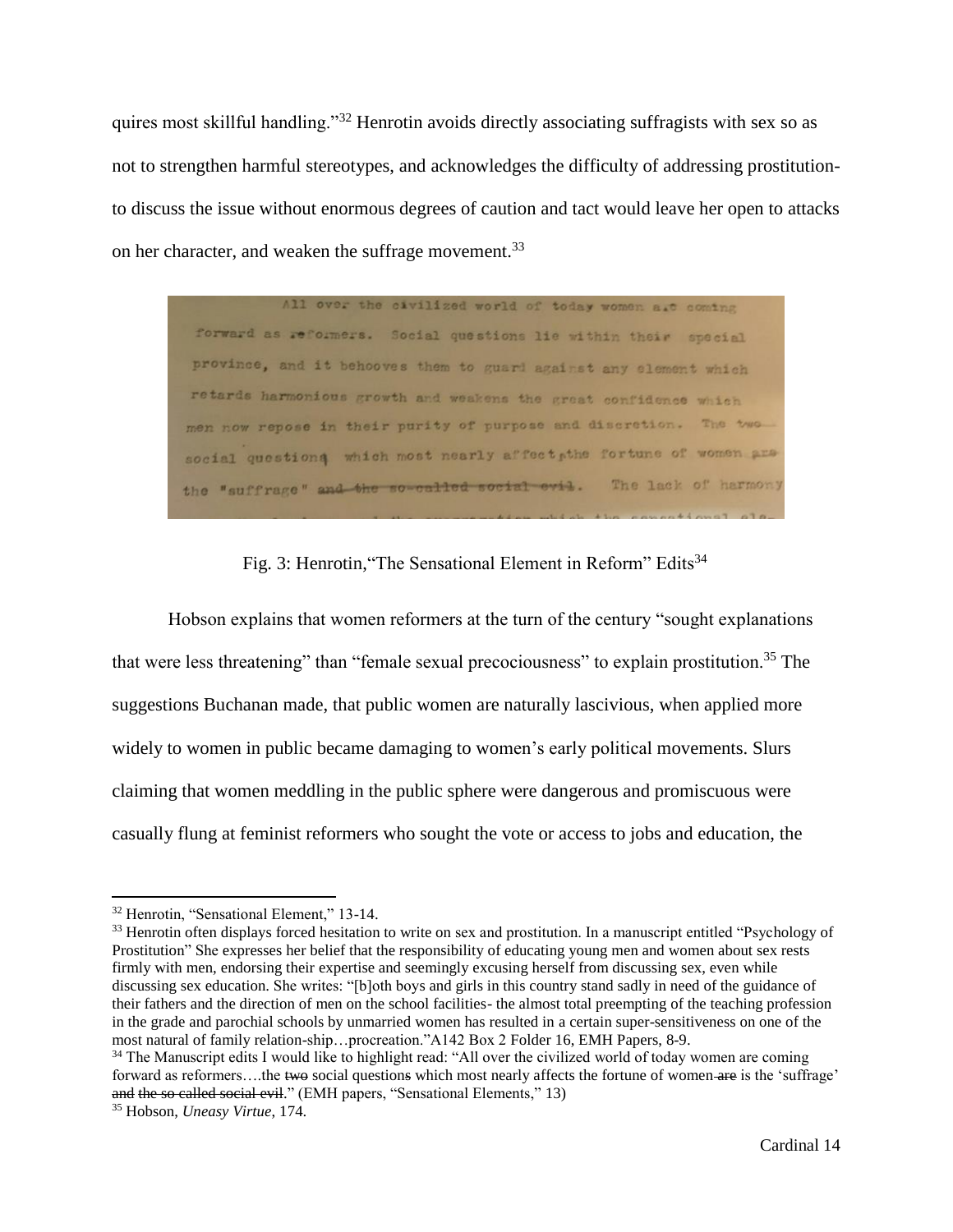assumption being that women only wanted access to politics and business to fraternize with powerful, virile men so they could use and undermine them. Hobson writes "to accept the notion that women actively sought sex with men in a casual way or sold their sexual services like any other commodity in the market undercut the rationale for the women's movement. That would suggest that women," who framed their interest in suffrage and reform as "seeking political power to refashion the moral fabric of society, were not a class different in nature and values from men."<sup>36</sup> So a respectable woman had to damn the prostitutes' actions as impure and unnatural, while pleading that underneath there lay a heart of gold, inherent in each woman, which could be made righteous again in the wayward girl.

Still, women reformers could not risk associating these impure women too closely with the upstanding moral version of womanhood suffragists and reformers purported to represent. In agreement with many male reformers and doctors, women reformers like Henrotin cast prostitutes as "below average" intelligence, "sub-normal" or mentally ill, medically classifying these women as separate and other.<sup>37</sup> This doublethink is an unfortunate example of the sophisticated rhetoric of privileged feminists who allowed the ideal of True Womanhood to remain intact in discussions involving both women reformer's political agency and women offender's bodies and sexuality. Reformers expounded on True Womanhood, denying that it was incompatible with the New Woman, in order to advance the rights of some women under the guise of extending further protection to all.

Women reformers faced more than one double bind. Rumors of associating with too many men could damage one's reputation, but a lack of association with credible men was also

<sup>36</sup>Ibid.

<sup>37</sup> . Ellen Martin Henrotin, "Psychology of Prostitution,"A142 Box 2 Folder 16, Ellen Martin Henrotin Papers, Schlesinger Library, Harvard University, Cambridge, MA. 6.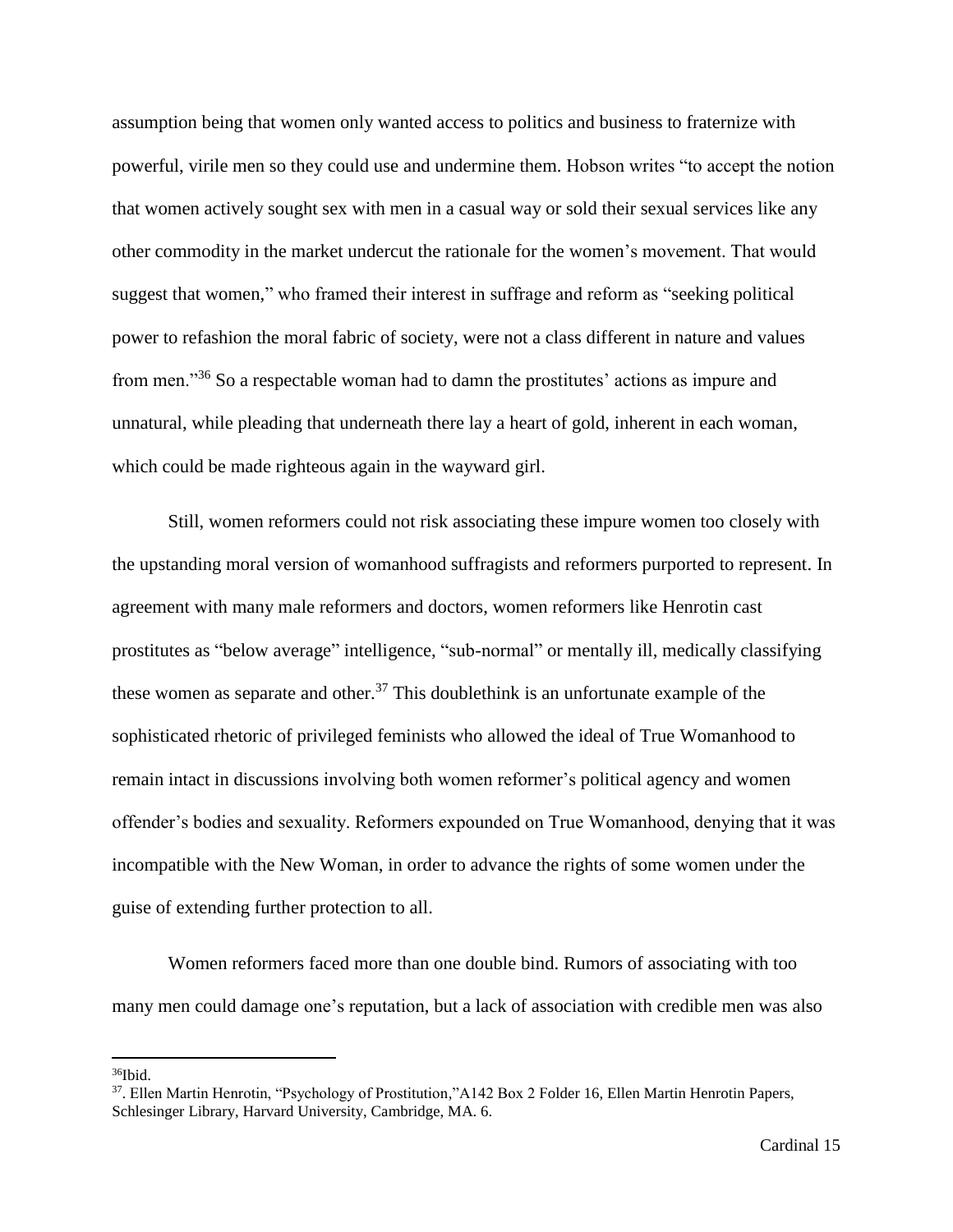silencing. Without the endorsement of educated men, some charitable societies suffered. Leadership changes and a lack of funding plagued the Massachusetts Society for Social Hygiene in 1928. Dedicated to fighting venereal disease, providing education about sex and marriage, and eradicating pornography and prostitution, the group found a lack of men on the board an obstacle to recruitment, status and growth. A letter from Vice President Maida H. Solomon to Mr. Bradley about the difficulty of reorganizing the Society after a slump reads: "[w]e are very weak on males and Drs. on the signing committee and the men might hesitate to join so many females."<sup>38</sup> Though many of the women on the board were deeply dedicated to the society's mission (Solomon remained Vice President for twenty eight years, and Executive Secretary Dorothy W. Miller served for twenty two years) without connections to professional men, they understood their organization would not be considered serious or worthy of funding.

Though gendered issues often divided reformers, united by their desire to incite progress, they adopted a similar strategy to suppress vice.

### "Follow the plan": Strategies of Suppression

Reformers' gender and the gender of the audiences and offenders they addressed greatly influenced the way they approached prostitution and liquor, dictating the way they spoke and wrote, and what actions they took to combat intemperance and the social evil. Yet reformers, regardless of gender, adopted a similar, four-point strategy for these vices: qualify and quantify, contain, disinfect, and domesticate. Interestingly, they adapted these strategies in gendered ways.

# *Qualify & Quantify*

<sup>&</sup>lt;sup>38</sup> Maida H. Solomon to Mr. Bradley, Feb 28, 1928, Box 1 Folder 1, Massachusetts Society for Social Hygiene Papers. Schlesinger Library, Harvard University, Cambridge, MA.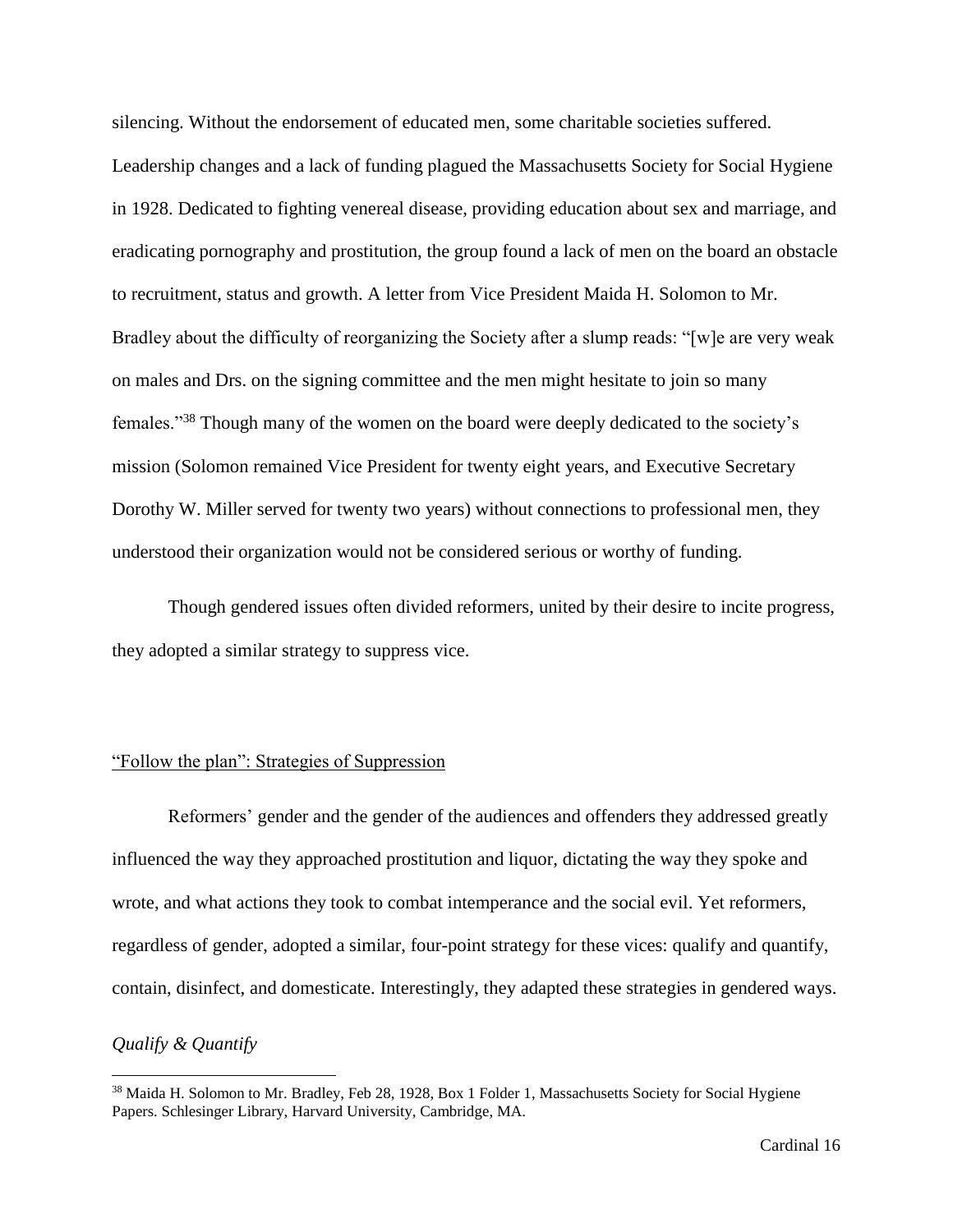Reformers tried to qualify the damage prostitution and liquor wreaked on families and society through alarming poems, articles, posters and speeches. Their work often contrasted the safe, happy, clean, and private ideal home with darkness, filth and the crowded streets. It was intended to warn the feckless husband that when returning home from a hard day, if he brought the sins of the world home with him he was destroying his own haven. In 1898 *True Republic* published these lines: "Only a glass of liquor, but in it what pain and woe! / None but the brokenhearted and the wife of the drunkard know...Only a glass of liquor, but it wrecked a happy home!/ It threw the shadow o'er it, and now all joy has flown."<sup>39</sup> The poem claims that liquor introduced "dark[ness]…cold and dread" to the home. This work expresses the idea that carelessly inviting the conditions of the outside world to invade the home (like returning drunk from the pub or with an infection from a brothel) has disastrous consequences on one's family.

Similiarly, Ellen Martin Henrotin wrote in a cover letter "To members of Chicago Women's Club" that prostitution and venereal disease "murders our young sisters, infects our boys and darkens the home" and urged the reader to take steps to "protect their daughters from the slaver and their sons from the sorrow of blinded children and the living death of Locomotor Ataxia."<sup>40</sup> This warning again pulls the focus towards the domestic sphere, warning that prostitution will affect not only the john, but "our…sisters," "boys," "daughters," and "sons."

The "slaver" Henrotin refers to is the term used for pimps and madams who lured women into prostitution. Before World War I reformers believed that most prostitutes entered the business through victimization, as "white slaves." The popular mythology held that pimps would have to find ways to trick women, because without the influence of drugs or violence the fairer

<sup>39</sup> H. G., "Only a Glass of Liquor," *True Republic*, VIII no.3 (1898): 48. Nineteenth Century Collections Online, Schlesinger Library, Harvard University, Cambridge.

<sup>40</sup> Ellen Martin Henrotin, cover letter, report to the Social Hygiene Committee, Chicago,"A142 Box 3 Folder 48, Ellen Martin Henrotin Papers, Schlesinger Library, Harvard University, Cambridge, MA.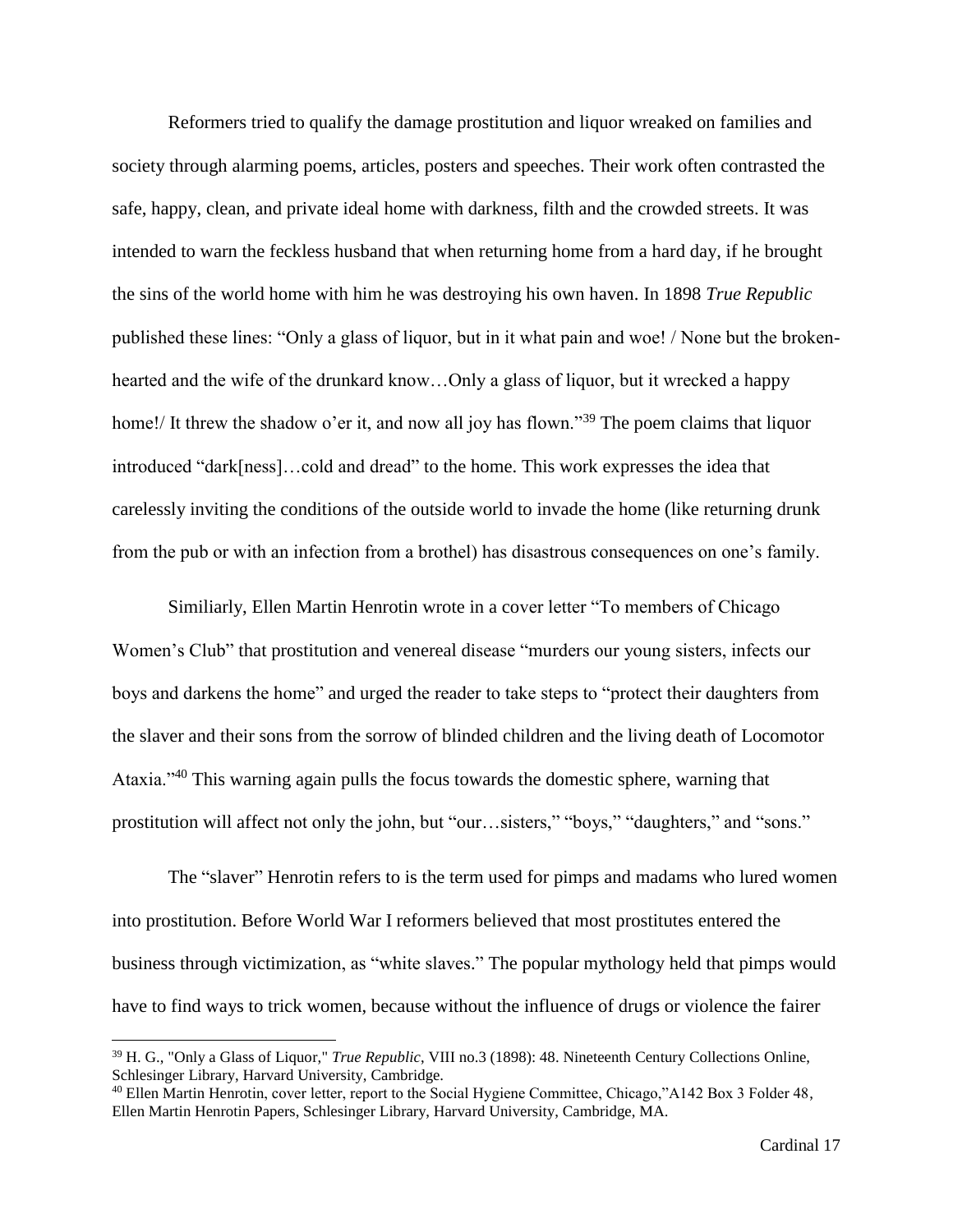sex was considered simply too moral to enter sex work. Jane Addams recounts an incident of this insidious coercion at Hull House involving a factory girl named Chloe. On her way home from work and "craving a drink to dispel her lassitude before her tired feet should take the long walk home, [she] had thus been decoyed into a saloon, where the soft drink was followed by an alcoholic one containing 'knockout drops,' and she awoke in a disreputable rooming house–too frightened and disgraced to return to her mother."<sup>41</sup>

Stories of innocent young women being drugged, kidnapped and raped (or seduced and abandoned,) leaving them with nowhere to turn but towards prostitution remained popular in novels, songs, films and journalism for years. Though many of these stories are not blatant fabrications, the proliferation of tales makes it difficult to separate fact from fiction in studying how women generally entered the profession.<sup>42</sup> For many immigrant women and poor working women in the city, assault no doubt complicated their lives and work, but respectable society never accepted them as true women in the first place, and so could not cast them out as a lost girl either. Difficult economic circumstances likely encouraged many to venture into prostitution. Whether the catalyst was prior sexual assault, destitution or a mixture of both, it is undeniable that poverty, drugs and violence plagued the lives of many working girls.

White slave stories as warnings were highly dramatized, emotional pleas distributed repeatedly in the history of American Literature. The entertainment of the Progressive era, and the many decades before it, features a breadth of fictionalized accounts of the lives of drunks and

 $\overline{a}$ 

<sup>&</sup>lt;sup>41</sup> Jane Addams, *Twenty Years at Hull-House with Autobiographical Notes*, (New York: The MacMillan Company, 1912), 204-205.

<sup>&</sup>lt;sup>42</sup> Psychoanalyst Helene Deutsch published contemporaneous case studies on women who entered prostitution in the first half of the twentieth century, citing reasons such as pre-pubescent prostitution fantasies, lack of a mother figure, a brutal or passive father figure, premature sex, economic motives, and thrill-seeking. See *The Psychology of Women, Vol. I* (Boston: Grune and Stratton, 1944). Historian Sarah Deutsch (unrelated to Helene) published oral histories of prostitutes in *Women and the City: Gender, Space and Power in Boston: 1870-1940* (New York: Oxford University Press, 2000).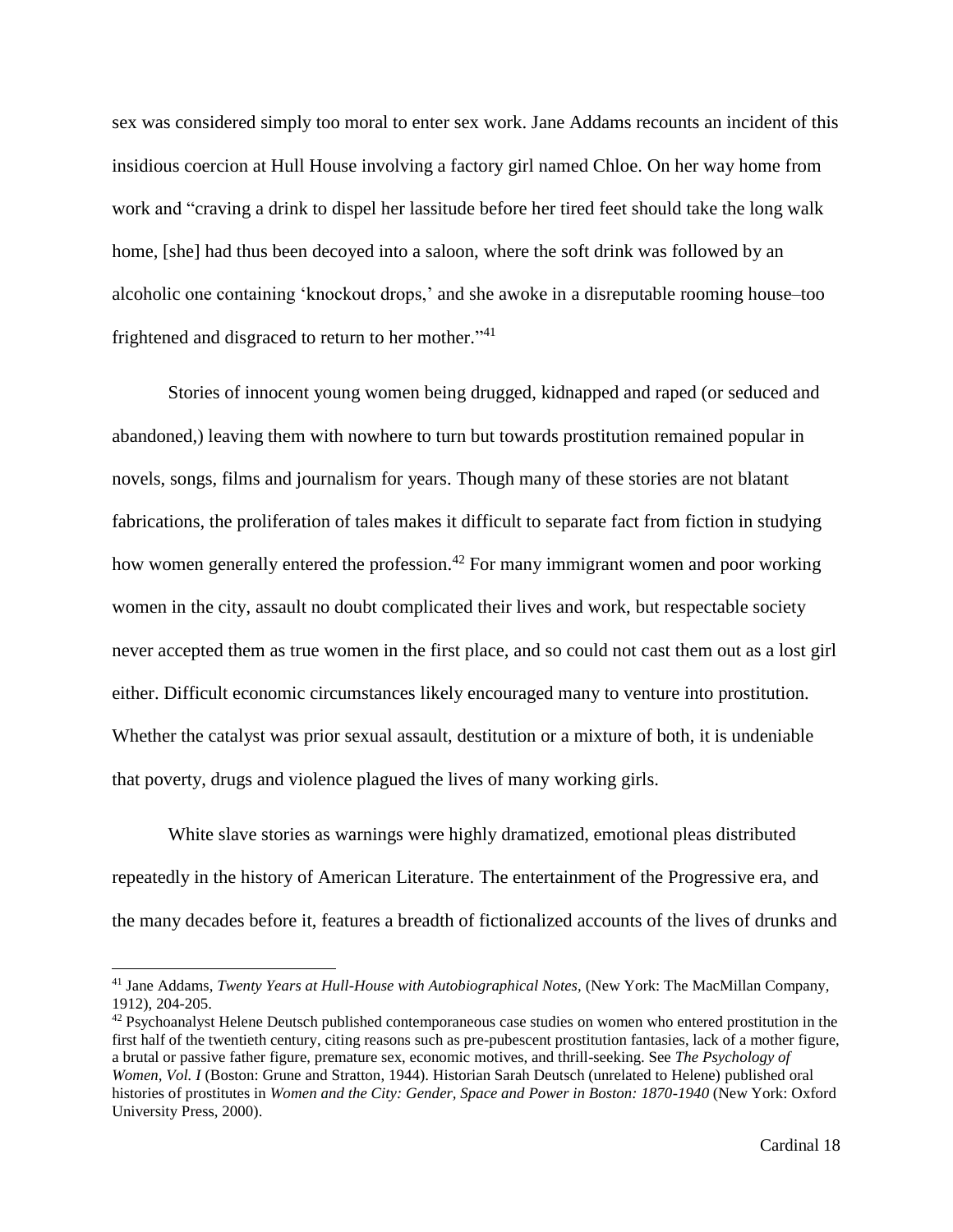prostitutes following a similar pattern. A young person falls in with the wrong crowd, goes astray, and sin snowballs in the fallen youth's life until it is too late for redemption-plagued by regret and seemingly friendless, the protagonist dies in a ditch or a den of iniquity. The author usually prefaces these stories with the message that they write only to instruct young people, and that they want the character's sinful life and death to be a lesson to others. Though the authors claim authority by posing themselves as reformers or Christians looking to instruct wayward youth, and often claim that their stories are true or based on true events, the entertainment value for many readers may have had more to do with the prurient nature of these violent and erotic tales than in the constructed moral awkwardly stuck in the preface. The placement of these claims indicate the author intended the reader to process the moral they insist their work illuminates even before the reader had a chance to analyze the tale itself.

Examples of these stories include Susanna Rowson's seminal novel *Charlotte Temple* (1790), one of the earliest American bestsellers about a naïve young girl seduced by her sweetheart, a rakish soldier who abandons her and her unborn child. Though not a sex worker by strict definitions, eighteenth century moral standards dictate Ms. Temple as a 'fallen woman' is a prostitute, and in a humiliating scene she is mistaken for one by her lover's friends. Her tale is meant to warn young women away from the path to that business, a fate considered worse than death. Following in the tradition of ruined women, the 1913 silent film "Traffic in Souls" tells the story of a woman who, with the help a handsome police officer, fights to free her sister from white slavery after she is drugged and lured into a New York City prostitution ring. T.S. Arthur's *Ten Nights in a Barroom* (1854) covers the dissolution of a family and the death of a child due to an inebriate father's abuses.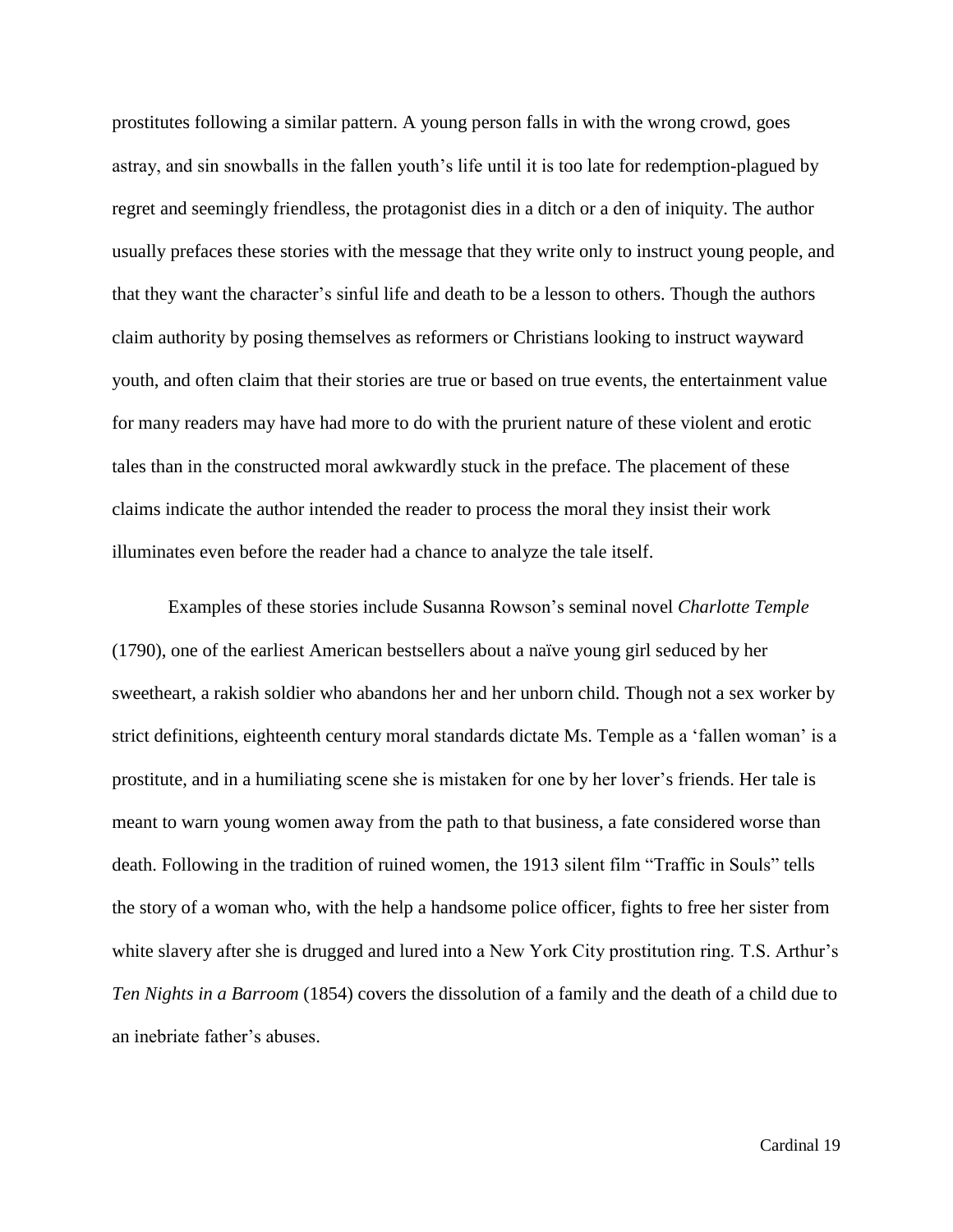Literary Critic and Historian David S. Reynolds in *Beneath the American Renaissance* discusses the profusion of yellow literature in American after the 1830s. Sensational fiction flooded the market, and though it is difficult to quantify the amount of pamphlets and tracts printed during the era because "precise publishing statistics are unavailable," primary sources indicate an abundance of cheap, racy works in circulation.<sup>43</sup> In his chapter on "The Reform" Impulse and the Paradox of Immoral Didacticism" Reynolds captures the impulse of "exploitative publishers [who tried] to cash in on the public's growing curiosity for the racy details of vice" during reform movements, "[f]or instance, *The Confessions of a Magdalene* (1831), a lurid pamphlet novel about a woman driven to prostitution after being drugged and seduced by a preacher, is evidently intended as a warning to seducers but comes closer to exploiting their nefarious deeds in titillating fiction."<sup>44</sup> These stories were produced for a dual purpose: explicitly for moral instruction, the tales are undeniably suggestive entertainment which both demonized and glamorized the life of the criminal.

Mamie Pinzer, a reformed Philadelphia prostitute, acknowledged that these depictions of prostitutes and drinkers, products of "what conditions are known about girls like us," were often inaccurate.<sup>45</sup> Through her correspondence with Bostonian Reformer Fanny Quincy Howe, Pinzer reveals herself not as a damsel in distress, but as a complicated, perceptive, intelligent woman who made her own decisions from a young age. These letters, written following a devastating surgery that robbed her of her eye and spurred a brief but powerful addiction to morphine, display street smarts, determination, and a mind well suited to business. She shares her desire to live a better life, to give back to girls in her previous situation, and to forgive her family and

<sup>43</sup> David S. Reynolds, *Beneath the American Renaissance*, (New York: Oxford University Press, 2011), 210.

<sup>44</sup> Reynolds, *Beneath the American Renaissance*, 64.

<sup>45</sup> Mamie Pinzer to Fanny Quincy Howe, n.d. Box 1, Folder 2, Mamie Pinzer Papers, Schlesinger Library, Harvard University, Cambridge, MA..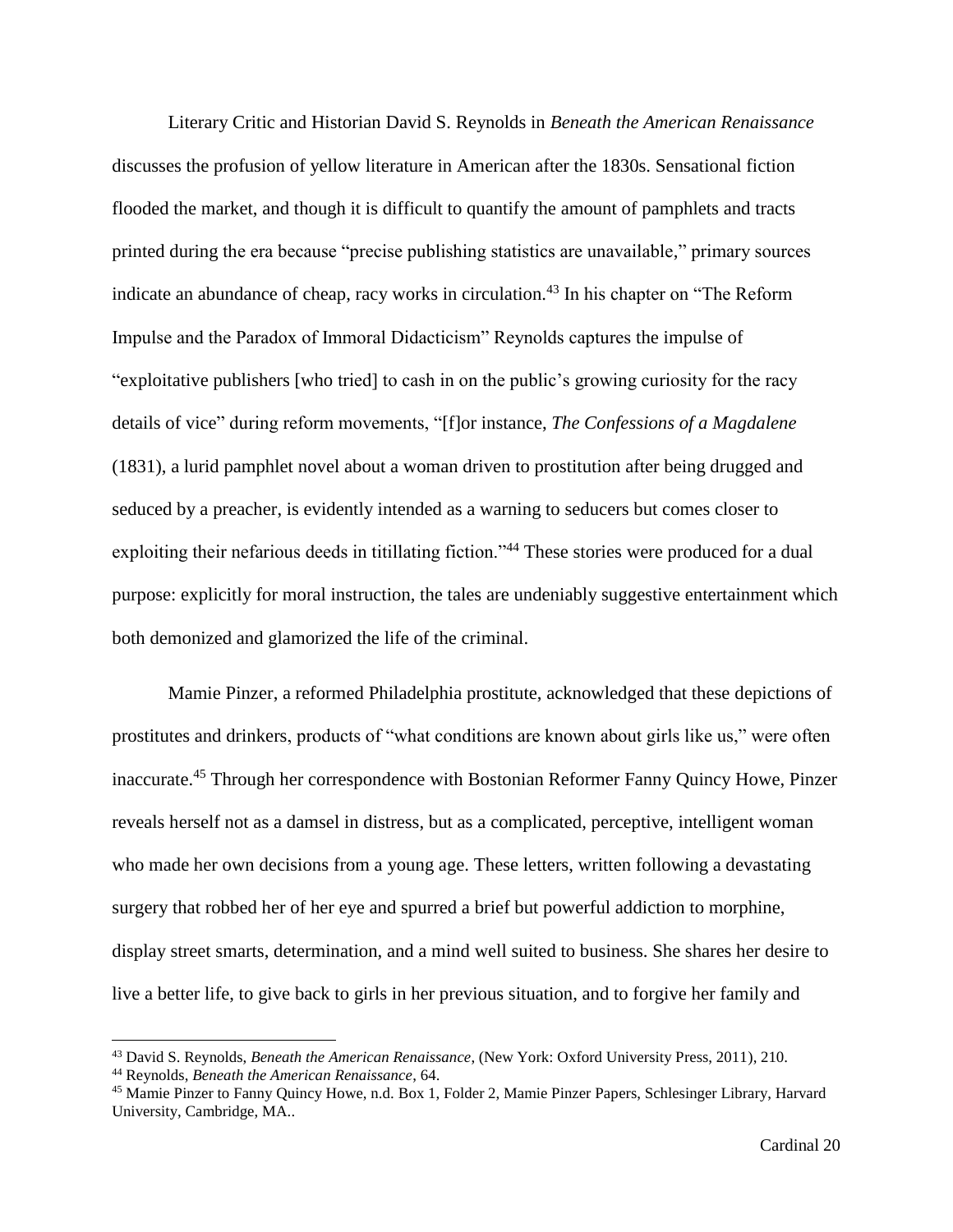move on from the complicated and hurtful relationships that hold her back.<sup>46</sup> Nonetheless, in her letters to Howe about her experience, she expresses penitence similar to many of the tragic, fallen heroines of pamphlet literature, and relates her own form of spirituality. Reflecting about her life in 1904, she shares: "I remember that when coming out into the street, on a bright sunny day, after having spent the night in debauch, I'd feel so degraded, especially if I saw children playing…and to still the ache in my heart, I'd look up in the sky and ask something of somebody."<sup>47</sup> A reflective, reformed prostitute who went on to establish the Montreal Mission for Friendless Girls could have served as a wonderful poster girl for reformers, which is why Howe sought to publish these letters in the *Atlantic Monthly*. She was not successful.

The ways reformers qualified the lives and homes of those affected by drinking and prostitution were often sentimental or spiritual, a blend of fact and fiction which provoked fear, sadness and a conditional sort of sympathy in the reader. This approach read to contemporaneous audiences as decidedly feminine, and was characterized as such. Appeals to pathos only go so far, and in a piece about her discomfort with "The Sensational Element in Reform" Ellen Martin Henrotin writes: "On no subject is it possible to appeal more directly to the emotions or to so misrepresent facts as on that of the social evil. There is no problem of social life so incumbered [sic] with prejudice, tradition and general misrepresentation as is this one."<sup>48</sup>

To prove that these tragedies were real and endemic, reformers bolstered their horror stories from the city streets by gathering massive amounts of data, extensively quantifying

 $\overline{a}$ 

<sup>46</sup> Mamie Pinzer, *The Mamie Papers: Letters from an Ex-Prostitute*. Eds. Ruth Rosen and Sue Davidson, (New York: The Feminist Press, 1997).

<sup>47</sup> Mamie Pinzer to Fanny Quincy Howe, n.d. Box 1, Folder 2, Mamie Pinzer Papers, Schlesinger Library, Harvard University, Cambridge, MA.

<sup>48</sup> Ellen Martin Henrotin, "Sensational Element," Box 2 folder 20, Ellen Martin Henrotin Papers, Schlesinger Library, Harvard University, Cambridge, MA. It should be noted that Henrotin did occasionally make and fall prey to the direct emotional appeals she expresses mistrust of in her papers, like her stirring plea in the cover letter previously cited.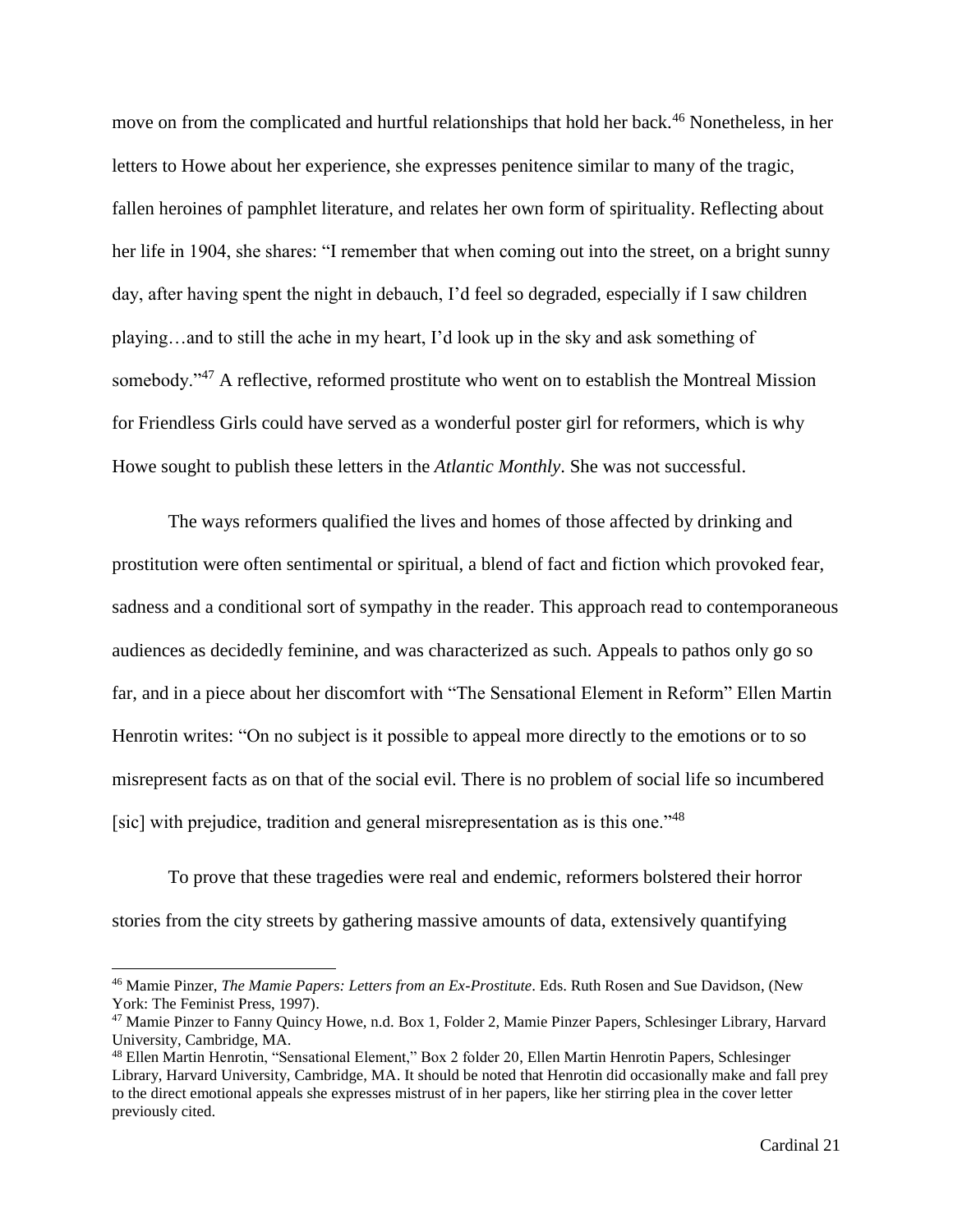prostitution. This data was tracked and interpreted by medical and legal authorities. The authorities who commissioned and published these reports and studies were overwhelmingly represented by men, which placed a credible veneer on the concerns of middle and upper-class reformers. Endorsed by male authorities, these reformers proved the issues were pressing through science and math, traditionally male domains. This approach came with major benefits: by quantifying vice, reformers could better prove the frequency and therefore the seriousness of the crimes they fought, keep track of the spread of infections, and formulate policies of containment, disinfection and domestication based on fact, not just on the emotional appeals made in novels.

In November of 1920 the *British Medical Journal* published a brief review of Danish Dr. S. Lomholt's findings during a clinical study of venereal disease. He recorded that "48% of the men attending a Copenhagen venereal clinic… were definitely under the influence of alcohol at the time of infection.<sup>49</sup> Seventy-five percent of the men who received an infection from a "professional prostitute...were under the influence of alcohol" when they became ill.  $50$  The numbers supported an age old truth: "alcohol greatly lessens the discrimination shown by the men in the choice of the women with whom they cohabit."<sup>51</sup> The article affirmed outright reformer's claims, stating "the campaign against alcohol is an important part of the campaign against venereal disease."<sup>52</sup>

The August 1920 report on prostitutes in Puerto Rico, a major U.S. military base, found that sixty-two percent of the women incarcerated for prostitution in the territory tested positive for syphilis. Women aged eighteen to twenty-two and twenty-three to twenty-seven were the

<sup>49</sup>"Alcohol and Venereal Disease," *The British Medical Journal* 2, no. 3124 (Nov. 13, 1920): 756.

<sup>50</sup> "Alcohol and Venereal Disease," 756.

 $51$  Ibid.

 $52$  Ibid.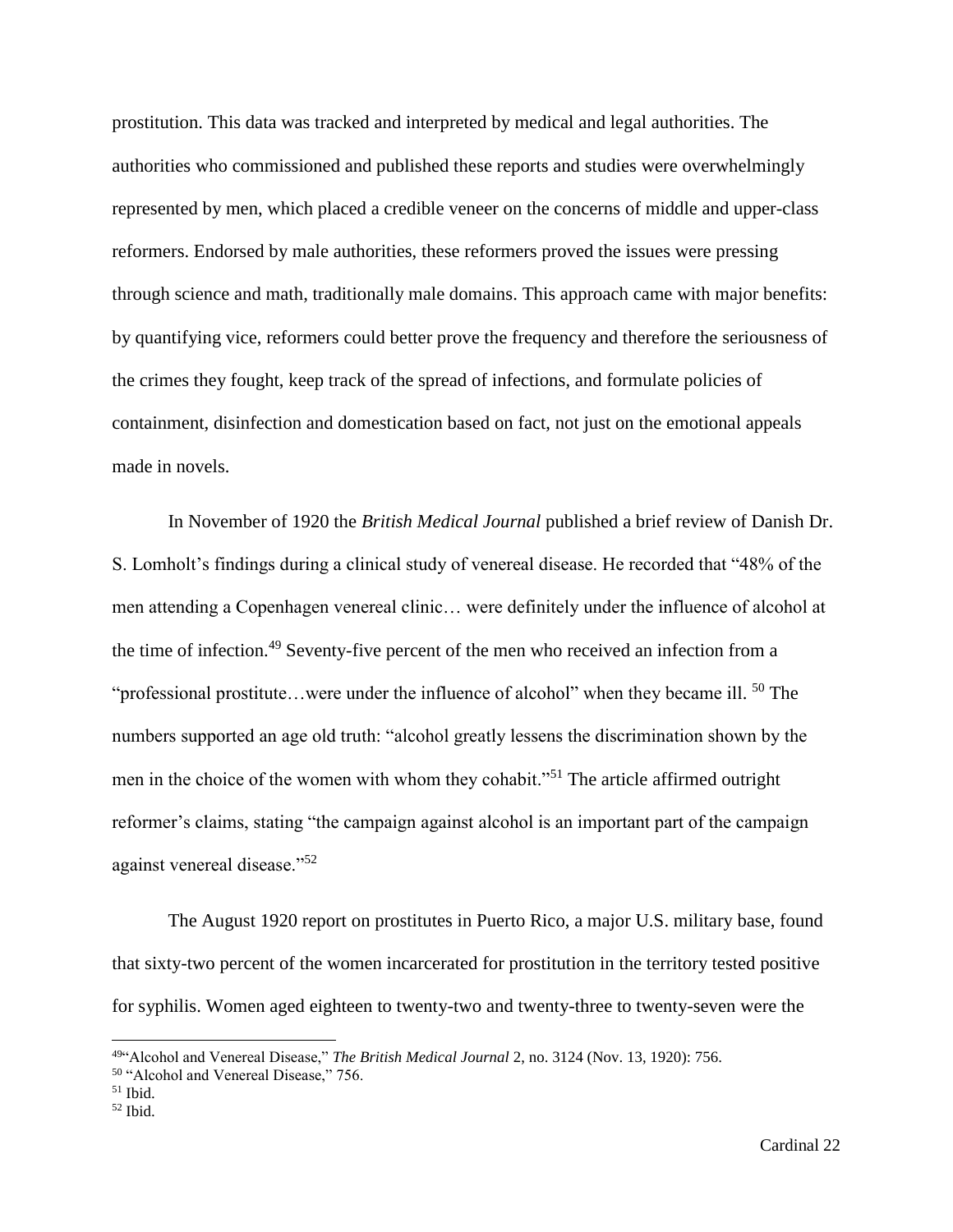most likely to be infected. Women under eighteen also showed high rates of infection, but those who remained in the business in their thirties and beyond showed a dip in syphilis. This indicated that these "old" women were madams and less likely to be having direct sexual contact with the patrons of their brothels. 53

While the data on clinics and military bases focused on public health in the public sphere, a report made to the Social Hygiene Committee of Chicago revealed health effects within the private sphere. In the section titled "Extracts From the Report of 678 Physicians" the report found the common "origin of infection" for gonorrhea and syphilis was from the "public prostitute," totaling 8053 cases, and that 988 of the afflicted had been infected by their spouse.<sup>54</sup> Sadly, the data included the hundreds of children in Chicago infected both by birth and sexual contact. This disturbing information revealed the way the sins of the public sphere were introduced to the home and the family.

# *Contain*

Armed with proof the ill effects of prostitution and alcohol were spilling into American households and infecting U.S. soldiers when victory required clean and able defenders, reformers felt compelled to form strategies to contain these evils. However, science does not exist in a vacuum. The interpretation of these facts, and their application in policy, were colored by gender. Civilian policies of containment included establishing reformatory schools for at-risk young women, and passing legislation, such as the Volstead Act, aimed at keeping alcohol available only in controlled channels. These policies were concerned with protecting the

<sup>53</sup> "Prostitute in Jail," 276.

<sup>&</sup>lt;sup>54</sup>Ellen Martin Henrotin, "excerpt from the reports of 678 physicians," A142 Box 3 Folder 48, Ellen Martin Henrotin Papers, Schlesinger Library, Harvard University, Cambridge, MA.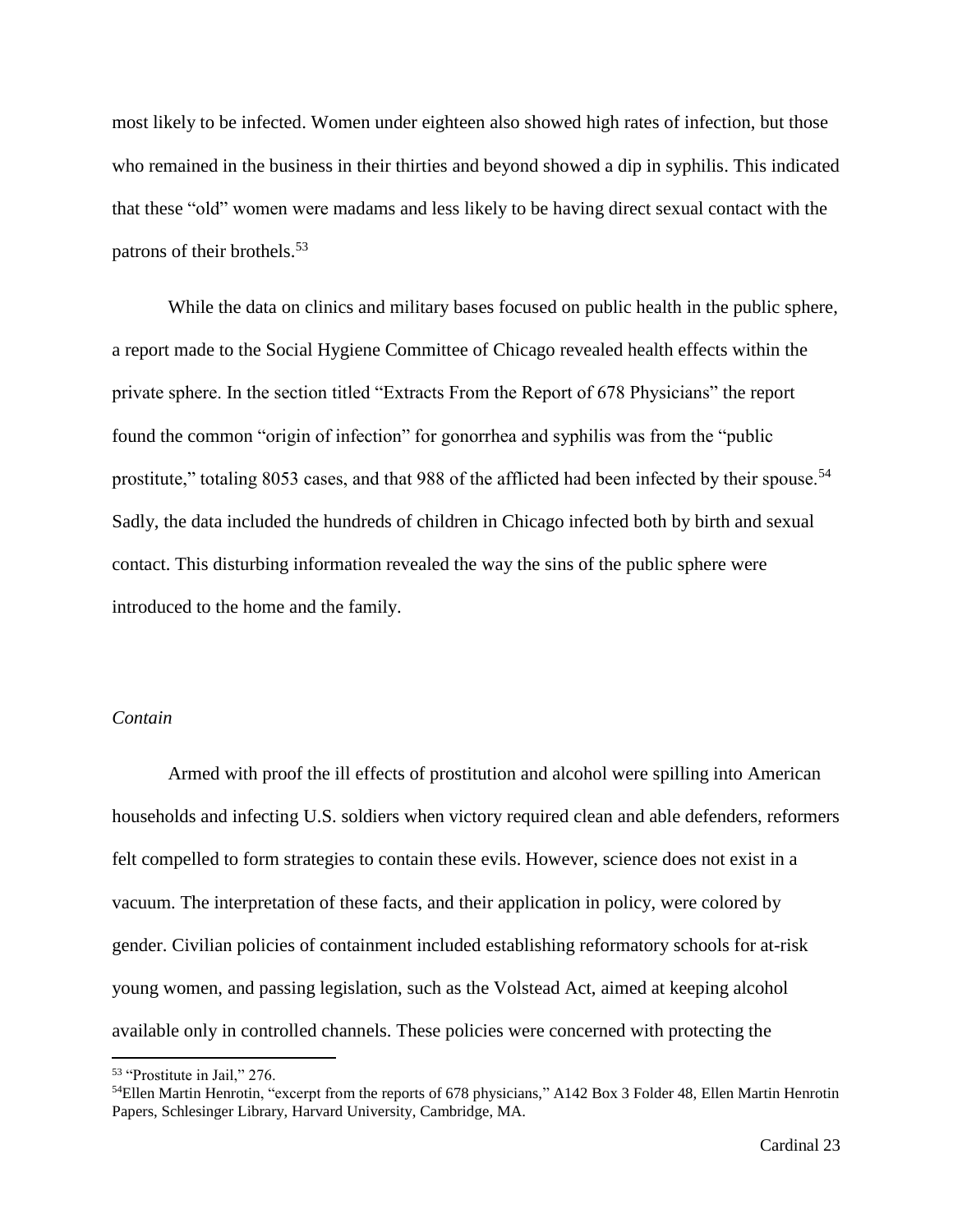feminine private sphere from the ugly influences of the streets. In contrast, the military was concerned with protecting men as soldiers and the United States as a powerful nation, and used two major strategies: legislating and enforcing zero tolerance zones, and containing and treating prostitutes in jails and hospitals. Policies of containment were complicated, and had limited efficacy.

Reform school was considered the answer to "problem girls," the state sponsored intervention which could prevent them from prostitution and a life in jail and set them instead on a respectable, domestic path.<sup>55</sup> These schools were designed by "the middle class and legal system" to "demonstrat<sup>[e]</sup> that morality is a teachable virtue to the lower class."<sup>56</sup> They took in girls who were found "guilty of 'falling into habits of vice and immorality'" due to a lack of parental control and productive employment, and after a few months of training for domestic service, placed them with middle and upper class families willing to foster these young women in exchange for their labor.<sup>57</sup> This was the last chance for many adolescents to become respectably feminized. Some girls, like Sadie Owen (a fourteen year old from Saco, Maine) reaped benefits from this program. Owen entered the Maine Industrial School for Girls after a run in with the law. She was described in 1906 as a young woman who was "beyond control" and "would not behave."<sup>58</sup> After her retraining, the Bassett family took her in, and described her as "willing and usually pleasant."<sup>59</sup> When her release date from service came Owen decided to stay with the Bassetts because "she liked it so well."<sup>60</sup> Other young women, like Margaret Bushey, suffered from ill-use at their outplacement. Historian Camille Smalley comments "[i]ts

l

<sup>55</sup> Camille Smalley, "The 'Bad' Girls of Saco and Biddeford, Maine," *Memories of Maine* (Winter 2015): 13.

<sup>56</sup> Smalley, "'Bad' Girls," 13.

<sup>57</sup> Ibid.

<sup>58</sup> Ibid. 14

<sup>59</sup> Ibid. 15

 $60$  Ibid. 15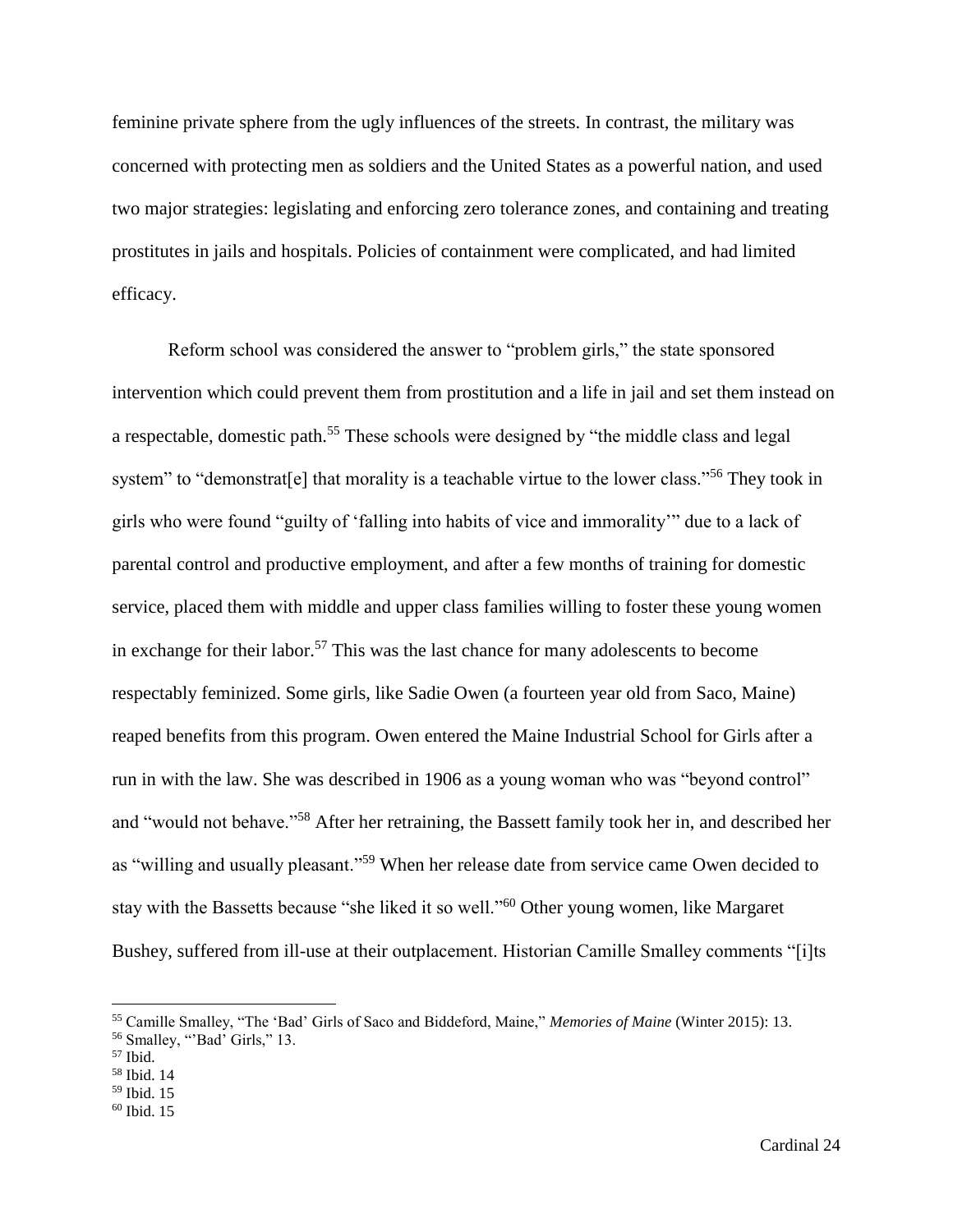difficult to say how successful the state reform system is because there is such a mix of success and failure."<sup>61</sup> However, these reform schools were able to at least contain troubled young women for a few months. In many cases a retraining process which seemed to disinfect them of most working class behaviors successfully domesticated these young women during the length of their sentence. Though the girls' reconditioning may not have lasted their lifetimes, reform schools did carry out the progressive mission and feminize troubled young women through the four strategies.

The Volstead Act supplemented the Eighteenth Amendment's ban of alcoholic drinks by defining intoxicating liquors as those with "one-half of one percent alcohol by volume or more."<sup>62</sup> It "established a massive federal bureaucracy to enforce National Prohibition" while accounting for and protecting "alcohol production…exempt from the act, including industrial alcohol that was widely used in lawful industries."<sup>63</sup>Volstead also protected small scale production of alcoholic beverages for consumption within the home and at religious events. The act attempted to remove intoxicating liquor from American streets by closing bars and shutting down the large scale manufacture of potable alcohol intended for recreational use. Plainly, it was an attempt to contain alcohol and practically ban the working class, especially men, from one of their simple pleasures- gathering at the saloon. Yet it protected alcohol when its interest collided with the things the middle class dearly valued: the home, the place of worship, and the economy. This legislation, meant to further protect and separate men and women and strengthen the class divide, unintentionally led to a weakening of class and gender boundaries.

 $61$  Ibid. 15

<sup>62</sup> Richard Mendelson, *From Demon to Darling: a Legal History of Wine in America* (University of California Press: Los Angeles, 2009), 60.

<sup>63</sup> Mendelson, *Demon to Darling*, 60.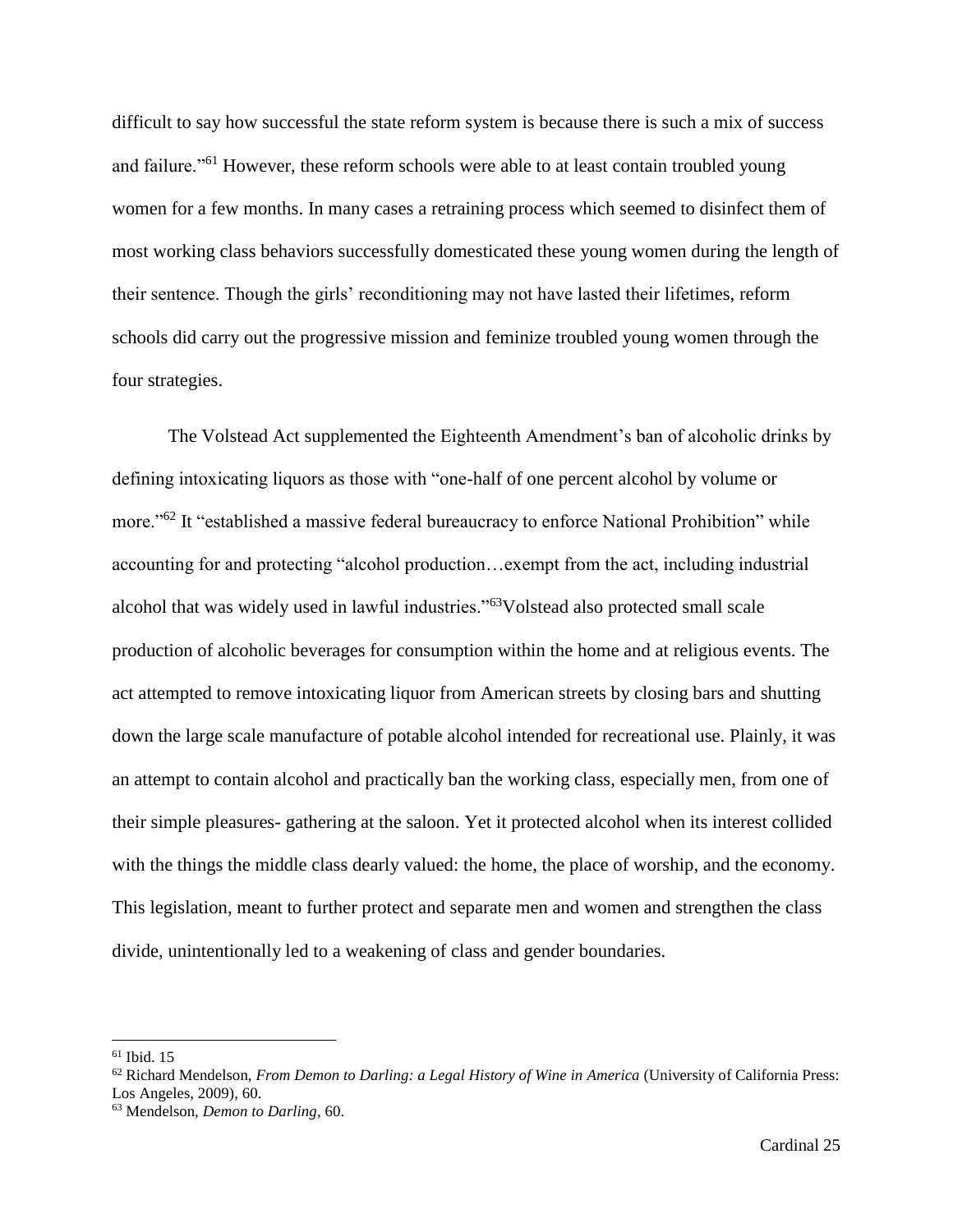Historian Mary Murphy explains the impact of Volstead on American nightlife: "Until the advent of Prohibition, drinking… was governed by clearly defined and understood social rules. Saloons were male preserves and reflected the ethnic and occupational strata of the community. Any woman who drank in a saloon was assumed to be a prostitute at worst, 'loose' at best. When reputable women drank, they did so at home. Prohibition rattled these traditional patterns."<sup>64</sup> Changing social mores and the lure of the forbidden thanks to prohibitive legislation like the Volstead Act gave rise to "the speakeasy culture that gave more freedom to young women" by inviting them to drink, in public, with young men, flaunting their sexual allure through revealing attire without the stigma of prostitution. Instead of being further separated, young women and men were united in an act of rebellion against the legislation and behavioral standards of the previous generation. This shift heralded the advent of "a new heterosocial nightlife" which broke down the barriers Volstead and its proponents had tried to reinforce.<sup>65</sup>

Similar to the civilian policy of alcohol containment implemented by the Volstead Act, in Section 12 of the Selective Draft Act of May 18, 1917 "Congress authorized the President 'to make… regulations governing the prohibition of alcoholic liquors in or near military camps and to the officers and enlisted men of the Army."<sup>66</sup> Though previously this meant setting up dry zones in a five mile radius from any camp, In June of 1918, the army introduced a stricter policy of total abstinence. Lt. Buchanan noted in his speech "[the regulations] make the Army 'bone dry.' None of you gentlemen, even in the privacy of your own homes, may give me a drink of intoxicating liquor, including beer, ale and wine, without becoming a criminal."<sup>67</sup> The Navy followed suit. In turning his attention to prostitution, Buchanan noted that like the early liquor

 $\overline{a}$ 

<sup>64</sup> Mary Murphy, "Bootlegging Mothers and Drinking Daughters: Gender and Prohibition in Butte, Montana," *American Quarterly* 46, no. 2 (1994): 175.

<sup>65</sup> Murphy, "Bootlegging," 187,184.

<sup>66</sup> Buchanan, "War Legislation," 520.

<sup>67</sup> Ibid., 524.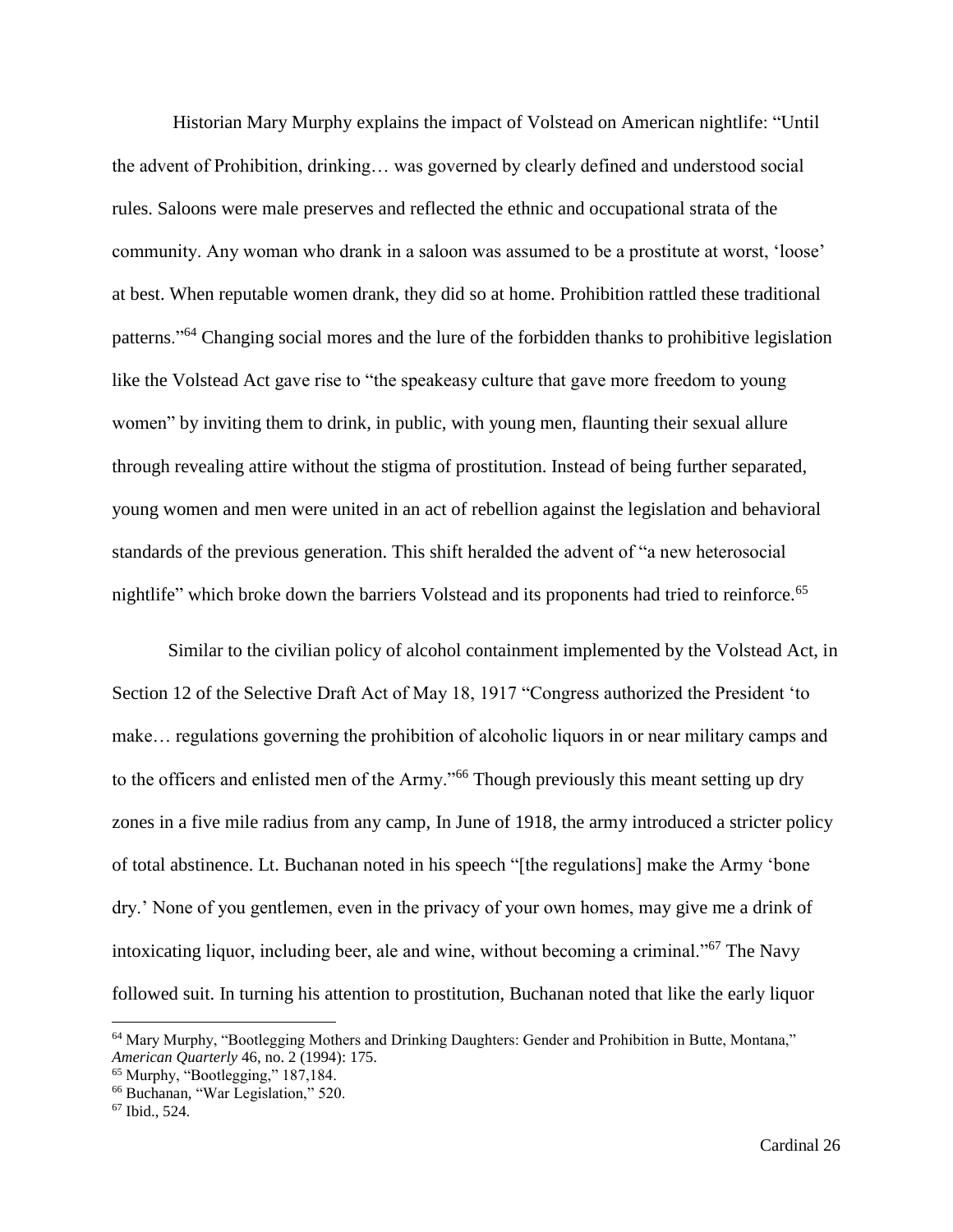regulations, "Section 13 of the Draft Act, dated July 25, 1917…prohibited the keeping or setting up of homes of ill-fame within five miles of any military or naval station."<sup>68</sup>

Of course, just as it proved difficult to keep liquor out of camps, prostitution was not limited to brothels and streets outside of those zones. More regulations were introduced to deal with the soldiers who slipped away from the camp, and with the prostitutes who managed to invade prohibited zones. January 1918 regulations "aimed at the suppression of all lewdness in 'any place, structure or building'…prohibited…transporting for immoral purposes" to prevent prostitution in automobiles or aided by "taxi drivers and other procurers of lewd women."<sup>69</sup> These additions underscore the meaning of the term 'sex traffic.' The mobility of prostitutes and drink threatened public health, because mobility was key to the spread of venereal disease. Enlisted men and officers who arrived in seaports and sought out "houses of ill-fame" often brought the diseases they received abroad back home, infecting their wives upon their return.

These soldiers also returned home with mental illness like anxiety and depression, acute cases of which were referred to as 'shell shock,' a condition we now recognize as Post-Traumatic Stress Disorder (PTSD). These men often self-medicated by drinking. Their physical ailments caught while abroad, like syphilis and gonorrhea, invaded stateside homes because authorities had not yet found proper ways to contain and treat the soldiers. Though eventually they figured out how to disinfect soldiers' bodies, they did not have the tools to treat their emotional ills, and the coping behaviors soldiers developed translated in war zones and in the domestic sphere as moral offenses in their own right, which baffled authorities and social workers but nonetheless required response. World War I was a catch-twenty-two for these so-called "clean bunches." Given propaganda that assured them they were fighting to protect the morality and simplicity of

 $68$  Ibid.

<sup>69</sup> Buchanan, "War Legislation," 525.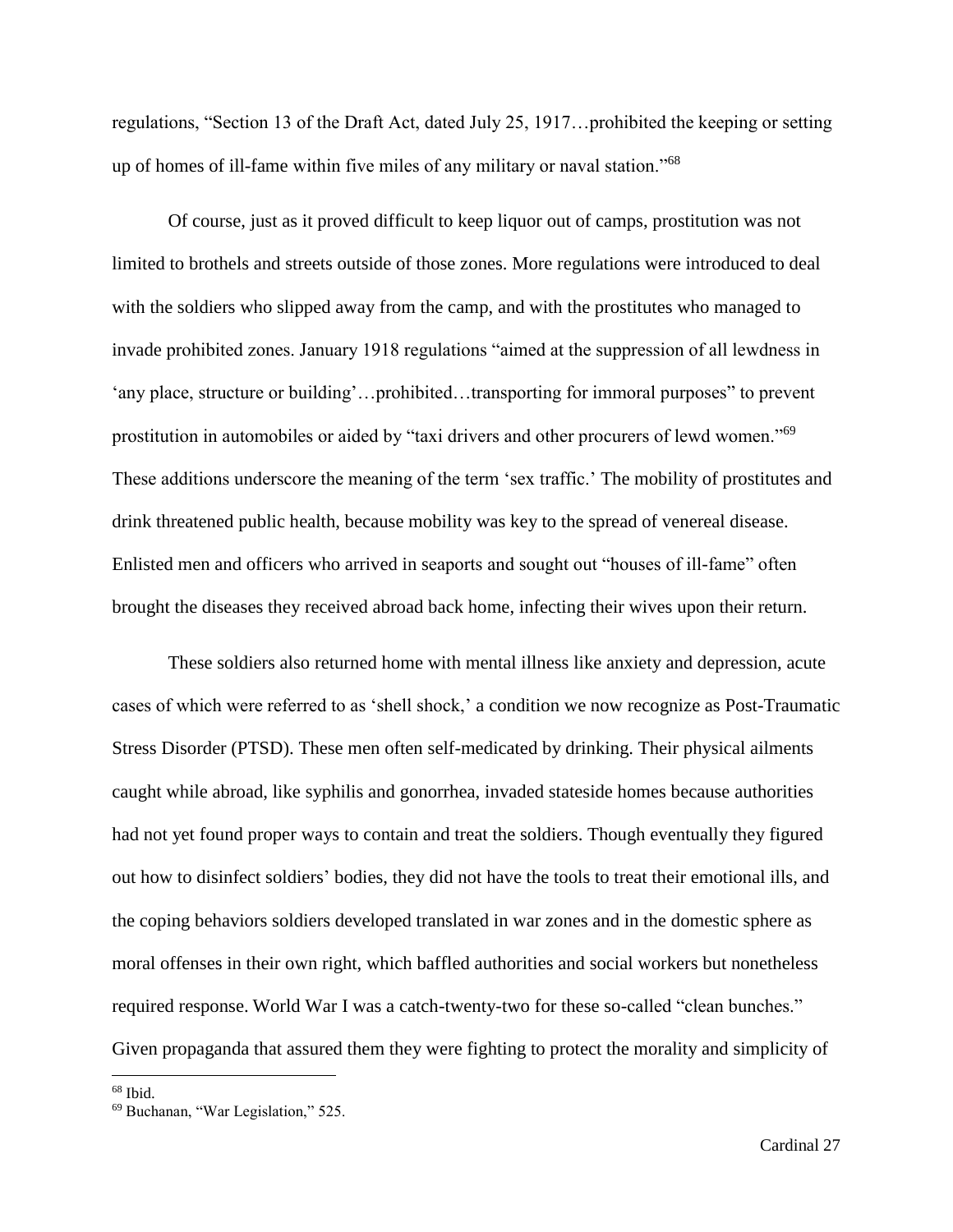home, when they returned they found themselves alienated, complicated, sometimes diseased and labelled immoral for the abusive drinking, tics and short tempers which were reactions to what they had experienced on the frontlines.

Shell shock was viewed as a weakness similar to vice, an indulgence in unpleasant emotion, and and Major Frederick W. Parson was quick to discredit soldiers who suffered from it for lengthy periods as dramatic:

A war neurosis which persists is not a creditable disease to have, as it indicates in practically every case a lack of the soldierly qualities which have distinguished the Allied Armies…. no one should be permitted to glorify himself as a case of "shell shock." It should become widely known that a persistent war neurosis is not something of which to be proud…. [I]t is a disorder of the will, and one does not boast of a weak will.<sup>70</sup>

 For much of the war, the policy seemed to be to act as if shell shock was minor and easily cured, and hope that soldiers would be swayed to give up their mental anguish by the power of suggestion. These patients were treated much like the quarantined prostitutes discussed in the next section. William G. Black Jr. in his article on social work in World War I writes: "Shell shock patients, it was decided, were to be treated away from other patients, and the hospitals in which they were treated should not be made too attractive," and "while many army psychiatrists" reported very high rates for "curing" shell shock patients, there undoubtedly was a high relapse rate that was not officially recognized by the army."<sup>71</sup> Though some psychiatric services were offered by the Red Cross under a program called Home Service during and after the war, the funding and man power of Home Service was simply not comprehensive enough to aid the servicemen who returned with mental illness.<sup>72</sup> Lacking accessible mental health care, and instructed that mental illness was only for the weak, soldiers struggled to contain the horrors they

<sup>70</sup> William G. Black Jr., "Social Work in World War I: A Method Lost," *Social Service Review* 65, no. 3 (Sep. 1991): 382-383.

<sup>71</sup> Black, "Social Work," 383.

<sup>72</sup> Ibid., 397.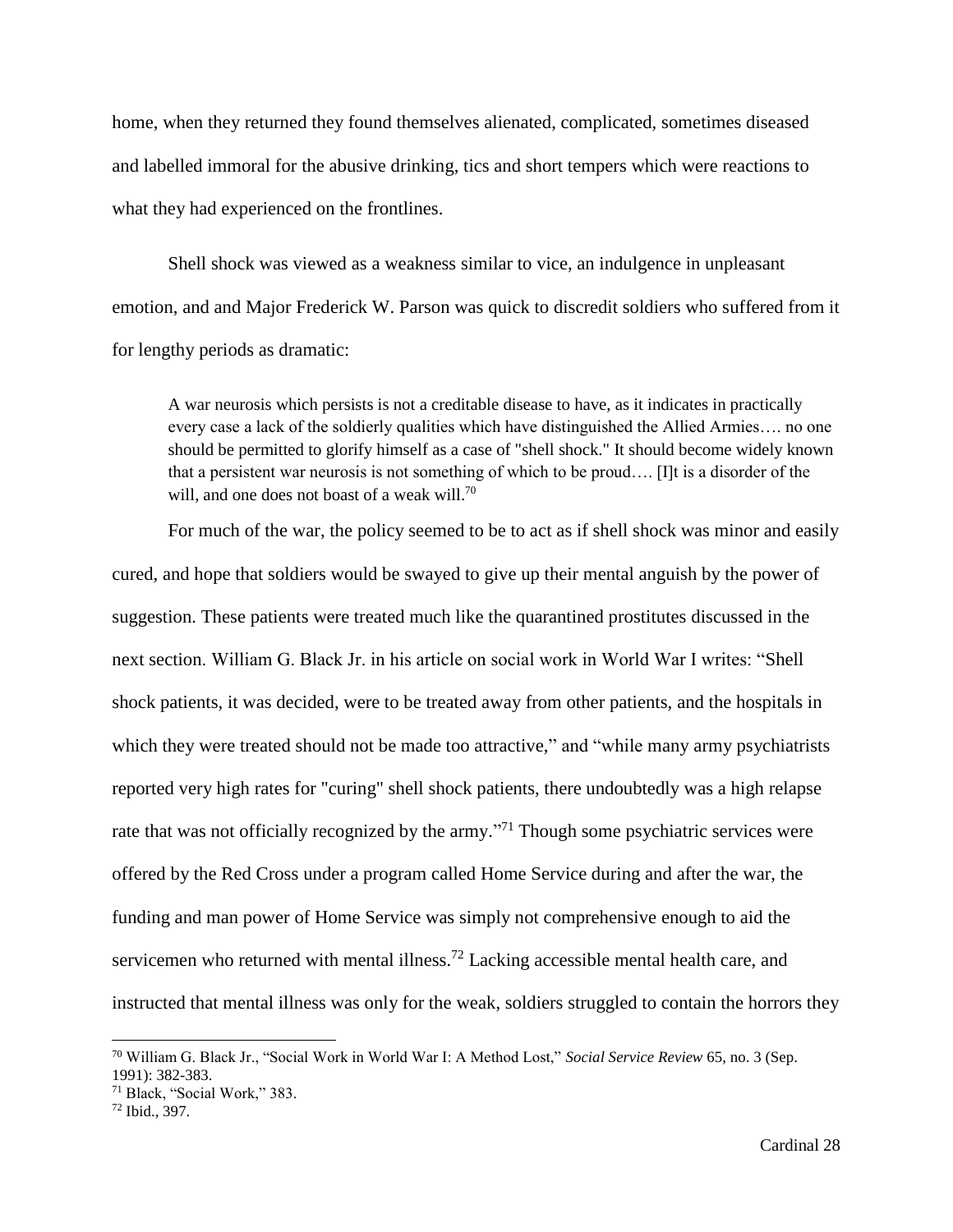had experienced within themselves. This lifelong battle plagued many American servicemen returning from armed conflicts, before and since the war to end all wars.

When military and medical officials found that containment was not simple, easy, or 100% effective, they supplemented their strategy. Using cutting edge medical knowledge, they attempted to disinfect venereal disease patients. Similarly, reformers sought to disinfect prostitution and liquor.

### *Disinfect*

Alcohol has been used for medicinal purposes for centuries, as a pain killer and disinfectant. In the nineteenth and early twentieth century liquor was mixed in syrups (often with drugs like laudanum, opium and cocaine) to treat a host of common ailments. As Prohibition loomed medical professionals, pharmaceuticals and a variety of industries lobbied for exemption because their business required alcohol, and so the Eighteenth Amendment made provisions like the Volstead Act to allow production and use for medicinal and industrial purposes only. In disinfecting alcohol by making intoxicating drinks seemingly unavailable to the riffraff on the streets, reformers believed they could preserve it as wholesome and healthy in small amounts and control its usage. The government restricted liquor to the medicine cabinet, for administration by the woman of the house, who was considered morally superior and medically proficient enough to treat common illness with at-home remedies. Reformers' hope that after the Eighteenth Amendment alcohol would only be used in miniscule amounts at home to make families healthier, while trusting mothers as gatekeepers that would maintain American moral fortitude by abstaining from abusing these medicines, ultimately proved naïve.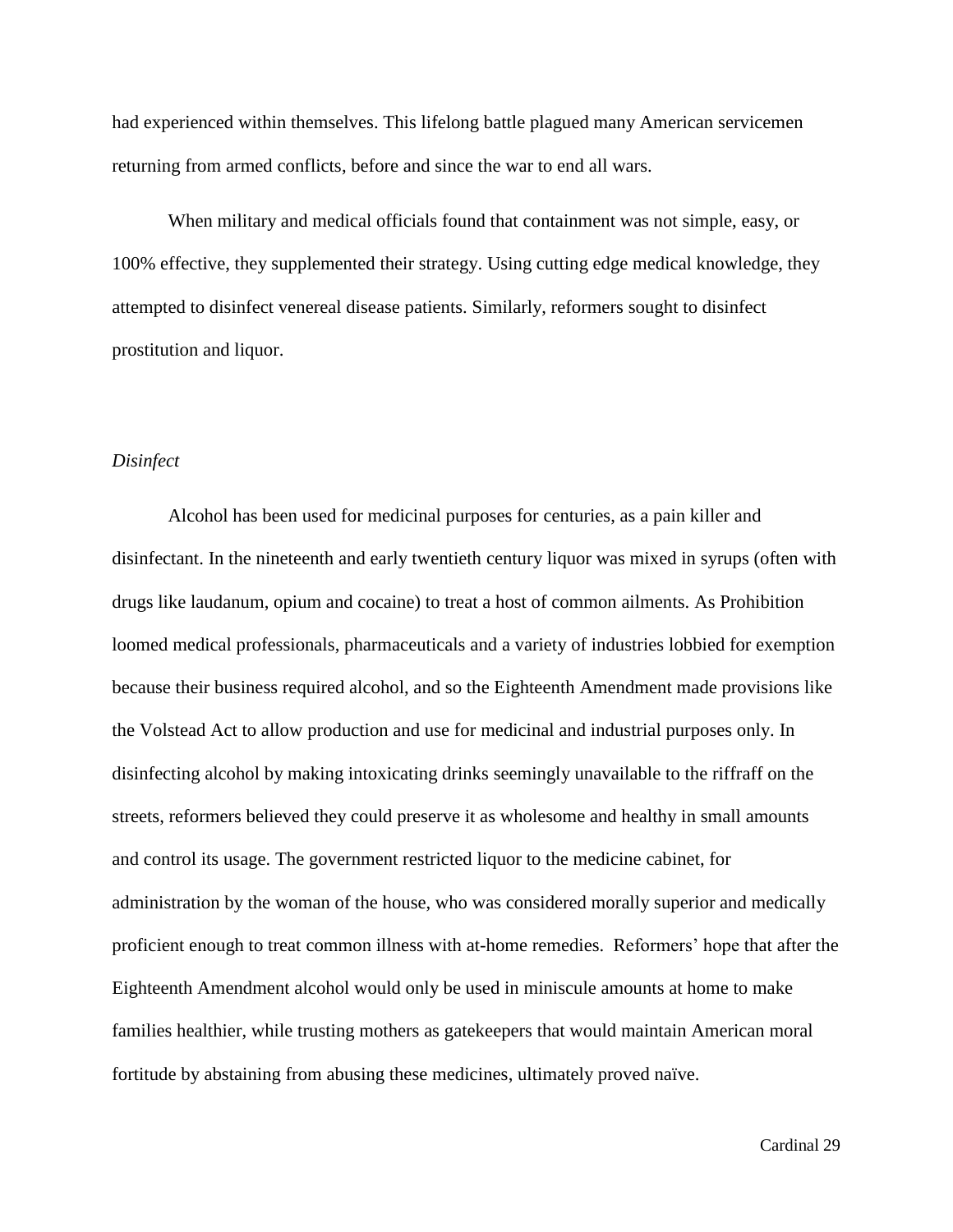"The Prostitute in Jail" report cited earlier made it clear that the armed forces could not be relied on to maintain their virtue and abstain from potentially infectious prostitutes.<sup>73</sup> The author found that "the confinement of a large number of prostitutes through the activities of the judges and district attorneys of Porto Rico[sic] made medical examinations possible."<sup>74</sup> The examinations conducted on 721 prostitutes held in four jails revealed a great deal of useful data, from which it was concluded "the main source of infection is the prostitute, and that with her isolation new cases of syphilis among the men of the community and from these to the women and children cease, was definitely proven in Porto Rico[sic]."<sup>75</sup> This report claimed to prove that for military camps containment worked, when used in tandem with disinfection.

Doctors disinfected venereal disease patients through injections of arsenobenzol and mercury. Prostitutes were rounded up and confined, forced to undergo treatment that was brutally painful and lengthy. The arsenic compound they used had "toxic side effects" and administration of mercury, though it treated syphilis, was known to cause "neuropathies, kidney failure, and severe mouth ulcers and loss of teeth,... many patients died of mercurial poisoning rather than from the disease itself."<sup>76</sup> Yet, for all the pain, the treatment seemed to produce results in the prostitutes treated in this study. The doctors felt "certain that cures were permanent in most cases....no case left the institution in an infectious state."<sup>77</sup> As intensive treatments were administered over a period of incarceration, during their stay it was recorded that the patients' health improved in general thanks to "a change in living conditions," "the absence of alcohol" and "medical treatment that was directed to their general condition as well as to their local

l

<sup>73</sup> "Prostitute in Jail."

<sup>74</sup> Ibid., 276.

<sup>75</sup> "Prostitute in Jail," 276.

<sup>76</sup> John Frith, "Syphilis- Its Early History and Treatment Until Penicillin, and the Debate on its Origins," *Journal of Military and Veterans' Health* 20 no. 4 (2012): 53.

<sup>77</sup> "Prostitute in Jail," 277.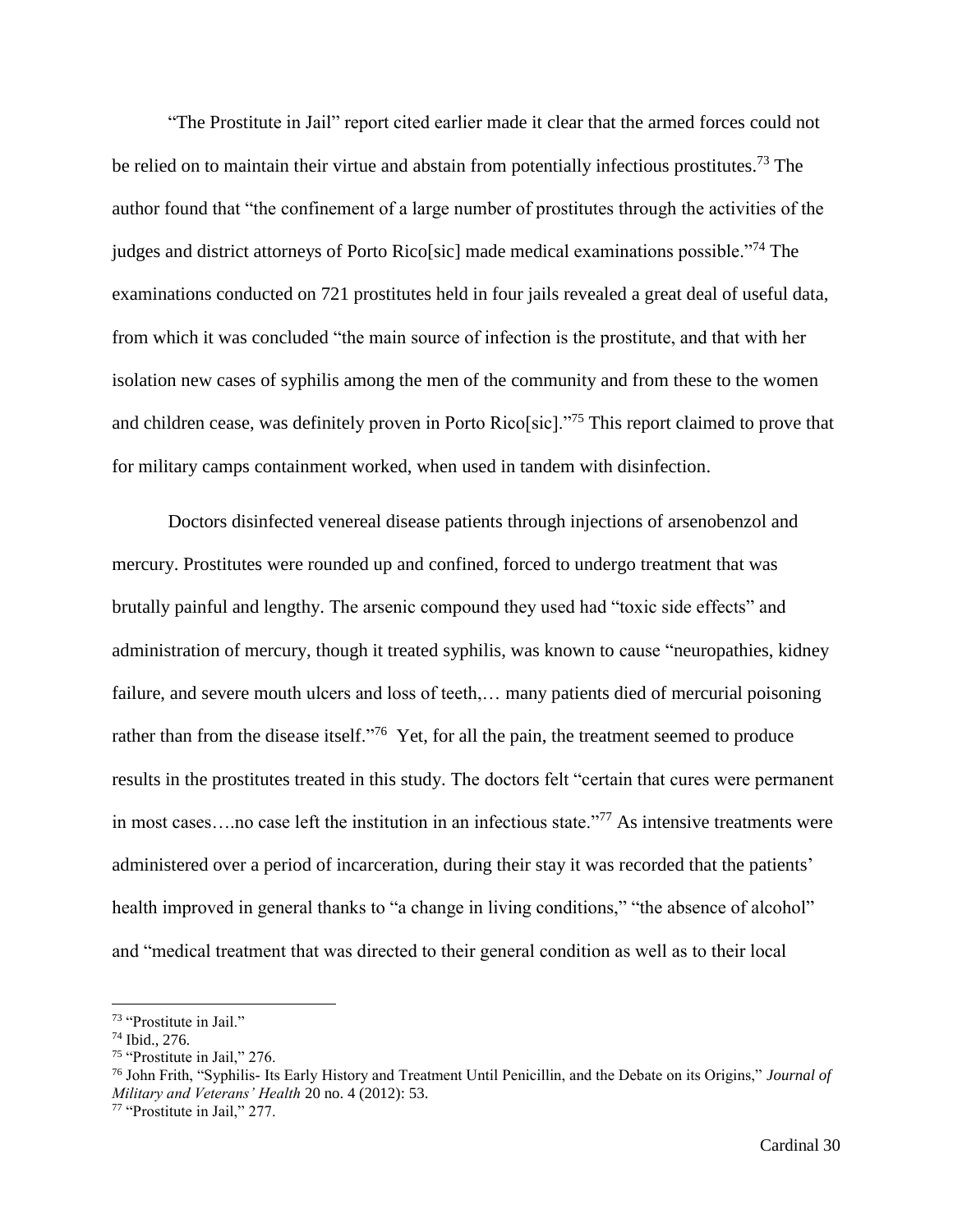troubles." <sup>78</sup> Satisfied with their work, they observed "the results have been gratifying."<sup>79</sup> Doctors and legislators felt that "many of the girls, rid of the disease which may have prevented them from returning to a more decent mode of living, will not now be hindered by this cause, and will revert to domesticity without being a danger to all their associates."<sup>80</sup> This document and the Volstead Act are fascinating because they reveal the ultimate goal of qualification, quantification, containment and disinfection: domesticating the threat loose women and intoxicated men posed by assimilating prostitutes and liquor into the home in small amounts, where they could be more tightly controlled.

## *Domesticate*

As previously discussed, reform schools and forced treatment of sexually transmitted diseases aimed ultimately at domesticating poorly behaved women, especially prostitutes, and containing these reformed women in homes. In Catherine Murdock's *Domesticating Drink*, she claims women attempted to domesticate liquor in a similar manner, by assimilating it in their homes in contained spaces. Through cook books and guides to etiquette and entertainment, women possessed a "substantial body of literature detailing when and how alcohol might be integrated into domestic life."<sup>81</sup> Starting with the Victorians, whose highly compartmentalized lives gave rise to a host of task specific objects like the decanter, housewives found ways to control drinking within the home, encouraging men to enjoy drinking moderately underneath the civilizing influence of the female gaze.<sup>82</sup> These maneuvers included setting tables with glasses

 $\overline{a}$ 

<sup>78</sup> Ibid., 278

 $79$  Ibid.

<sup>80</sup> Ibid., 279.

<sup>81</sup> Murdock, *Domesticating Drink*, 60.

 $82$  Ibid., 67-68.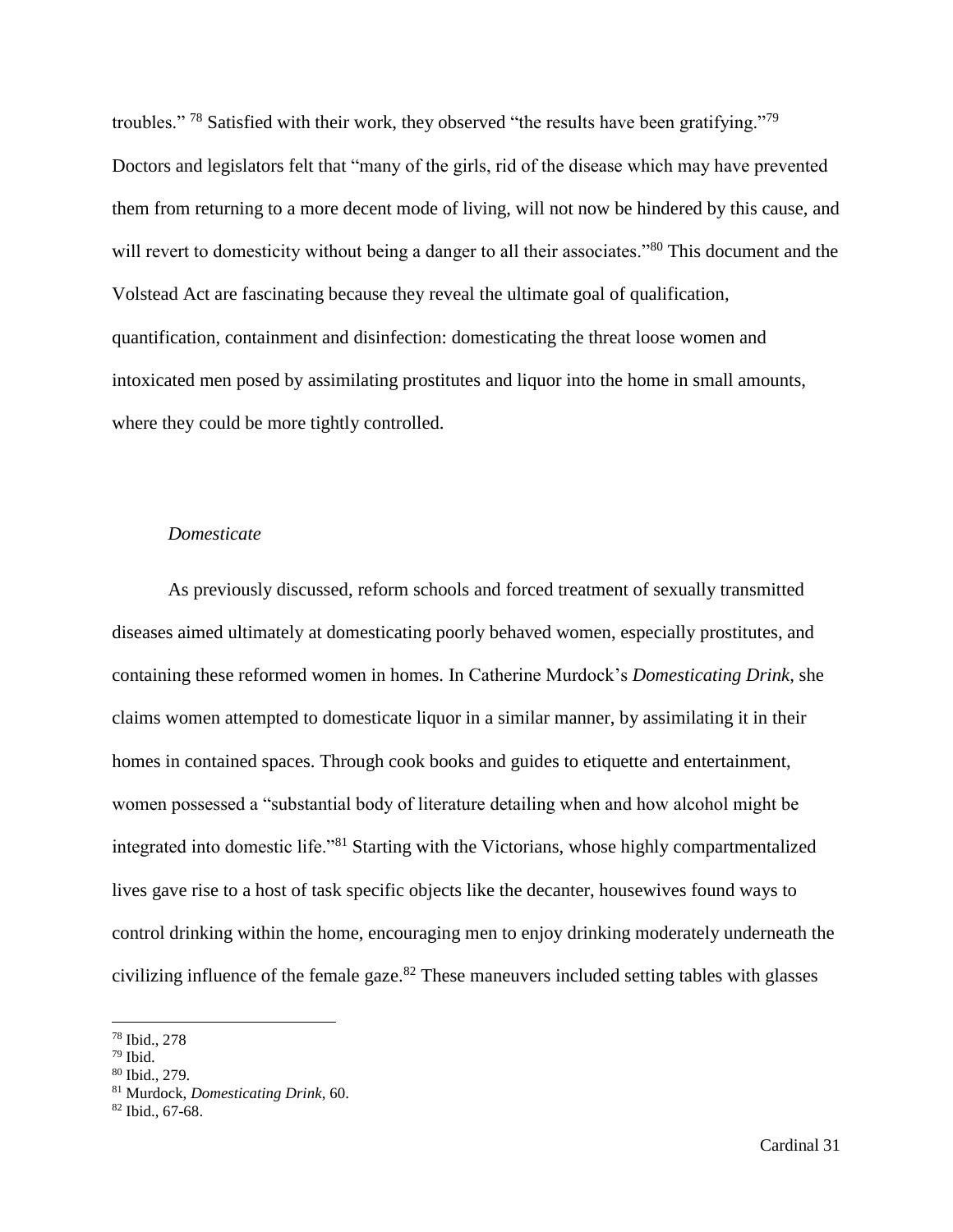which held smaller servings and dining etiquette which dictated when, where, and how to drink appropriately. For years alcohol had been used in medicine as an at-home remedy for common ailments and as a disinfectant. It was part of every woman's training in learning how to manage a household and care for others. Stripped of its association with bars and prostitutes, alcohol could be used as a symbol of a happy, healthy and virtuous home.

Years later, the WONPR expressed views on liquor that were similar to those of some Victorian predecessors. By associating responsible drinking with personal liberty and the home, they made it clear that there was always a place for alcohol in American life: at the dinner table. There, WONPR members believed parents could encourage moderate drinking and wholesome activity. Parents felt hampered in their ability to foster a respect for the law and the family by Prohibition's unintended consequences, like bootlegging and speakeasies.<sup>83</sup> The mobility of alcohol and their children had exponentially increased thanks to the invention of the automobile, and only by inviting drinks and young people back into their homes could they attempt to prevent the sexual promiscuity and recklessness encouraged by liquor and exciting new machinery like the Model T.

For both prostitution and liquor, reformers seemed to come full circle in their rhetoric and responses. Failing to completely oust these vices from American cities and homes by educating the public through horror stories and statistics, and struggling to contain offenders in jails and hospitals, reformers found other ways to disinfect and tame women and drink. By placing these hazards safely within more domestic social structures, like homes and reform schools, reformers believed prostitution and liquor would be easier to monitor, control and sanitize as necessary. Reformers realized there was some wisdom in keeping their virtues close, and their vices closer.

<sup>83</sup> Kyvig, "Women Against Prohibition," 469, 472.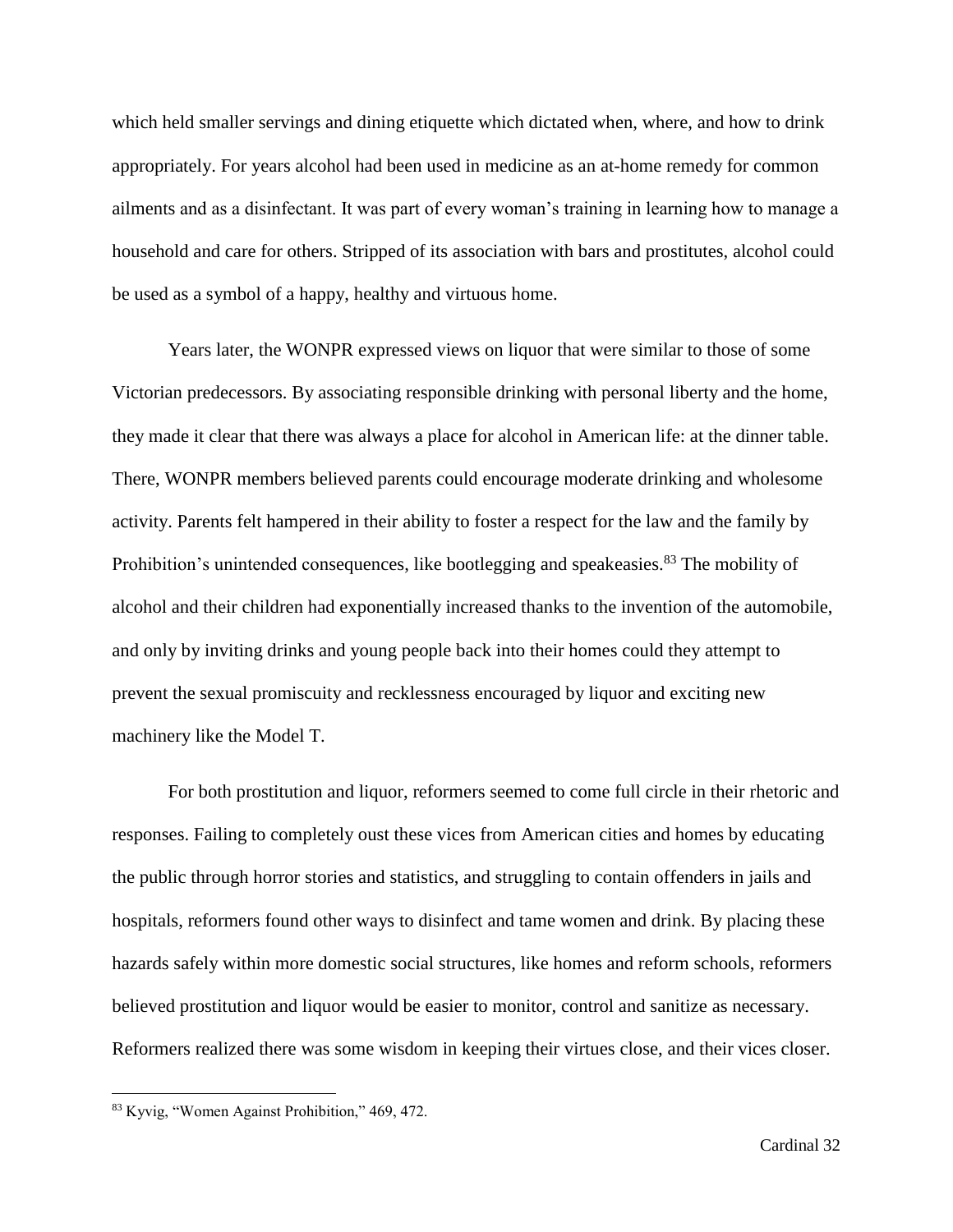#### Conclusion

On the surface, reformers of both genders responded in the same manner to prostitution and liquor, through a policy of qualification and quantification, containment, disinfection, and domestication. When close read, their actions and writings reveal a tension. Male reformers were more overt in their approach to eradicating prostitution and disease, and less likely to favor prohibition. Female reformers were incredibly active in fighting the social evil, but had to write and act more subversively to attain their goal in reforming prostitutes. They were more likely to openly and fully endorse prohibition. Gender colored their perception of the issues, decided who and what the targets of their reform would be, and influenced their speech and actions.

The maneuvers of men and women reformers and authorities, the responses of offenders and the public, and the legislation and cultural heritage stemming from the Progressive Era and Prohibition reveal fascinating, complex contradictions and traditions that revolve around the way men and women interact. The records of these events largely rely on a gender binary that historians of sexuality and gender are just beginning to dissect. In this paper, I attempted to further the study of progressive reformers in the light of their gender, and draw out the subtle interactions between gender and class in their work. In researching how reformer's identities shaped their actions, new questions have surfaced. This paper is limited in scope to white reformers largely from the North. It leaves questions unanswered, like how did standards of femininity and masculinity, and a lack of political agency, affect black reformers and black

Cardinal 33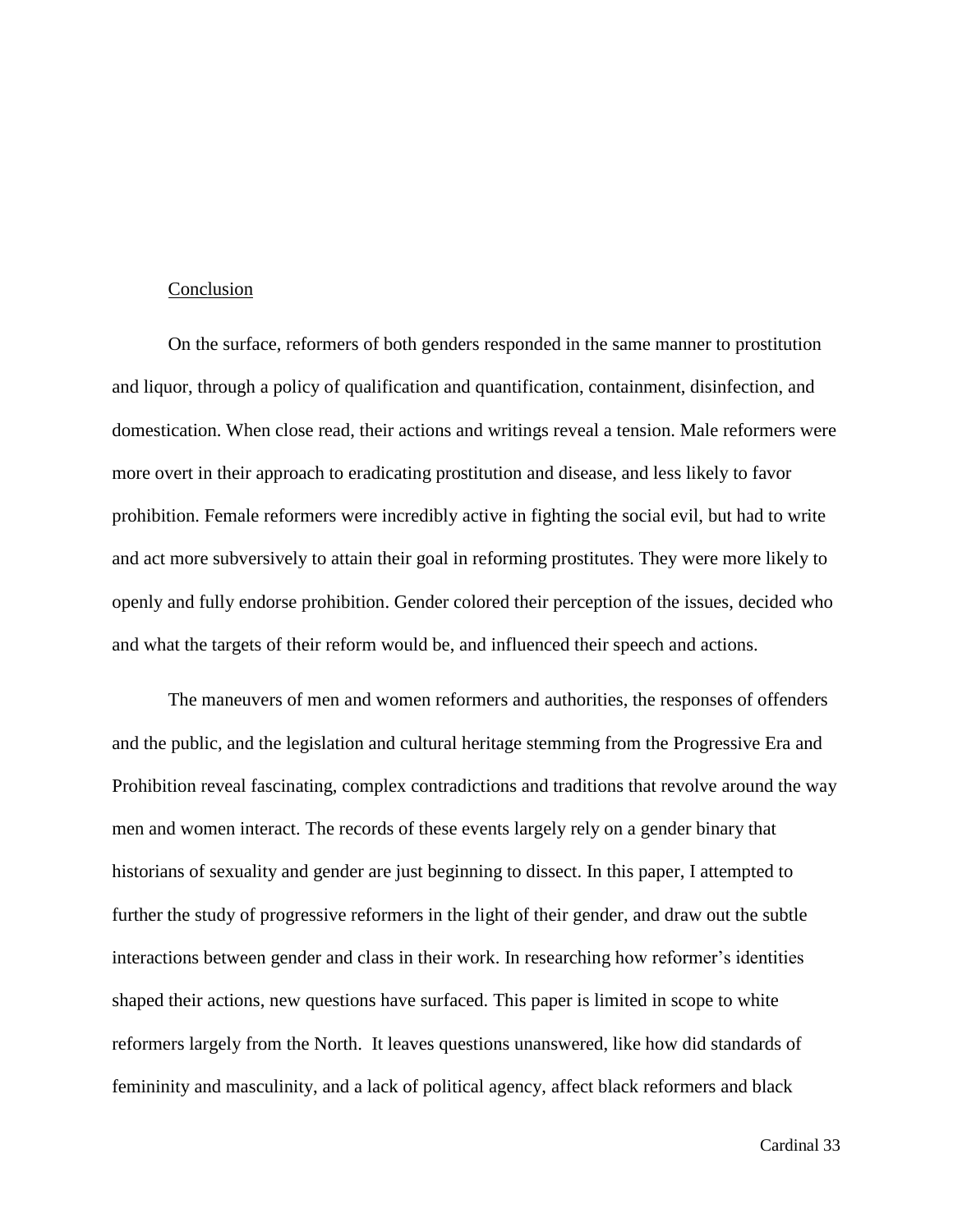offenders? What was the experience of the male prostitute or the female drunk? Were the actions and reactions of queer reformers and offenders influenced by their sexuality? In contrast to northern reformers reactions to prostitution and liquor through legislation and organizations that they would qualify as innovative and liberal, how did reform of prostitution and liquor in the south play out in the wake of Reconstruction and the conservative backlash to Civil War that fostered a distrust of 'carpetbagger' ideals and lead to organizations like the Ku Klux Klan? These inquiries merit further exploration.

The question Clare Sheridan posed in her diary ninety-five years ago,"[i]s the United States more moral than any other country? Are the men and women human, or has legislation and public opinion extinguished the devil that lives in human frames?" still proves difficult to answer.<sup>84</sup> The men and women I have studied and discussed were most certainly human. They were passionate about creating a better world and felt deeply for the suffering of fellow human beings. However, they could be brutal and rigorous, even inhumane, in their study and application of solutions, like their incarceration and forced injections of poisonous compounds into women they saw as diseased and disgraced. They were in turns highly logical and overwhelmingly emotional, brilliant and short-sighted, patient and demanding, hopeful and hopelessly lost. They felt the United States was becoming increasingly immoral, and reacted in complicated ways to increase morality, sometimes with an 'end justifies the means' mentality. They did not succeed in permanently extinguishing "the devil that lives in human frames," but instead established historic precedent for modern American moral and health panics.

American reformers were both amazingly moral and horrifyingly immoral, angelic and devilish, fairly effective and utter failures. These contradictions and interpretations are what

<sup>84</sup> Sheridan, "Diary of," 322.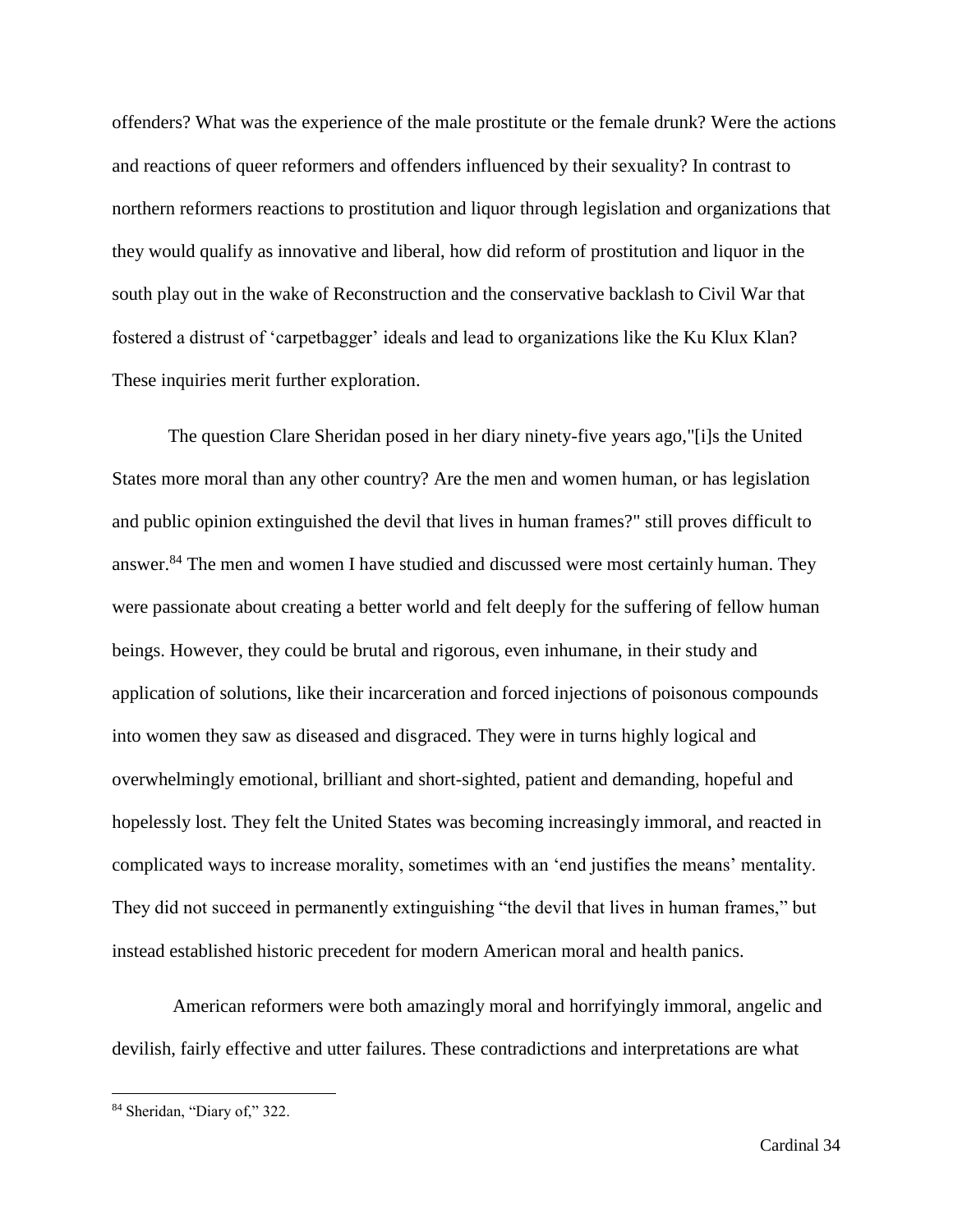make these reformers so dynamic, and their manifold approaches can be illuminated by considering the effect gender and class identities had on their work.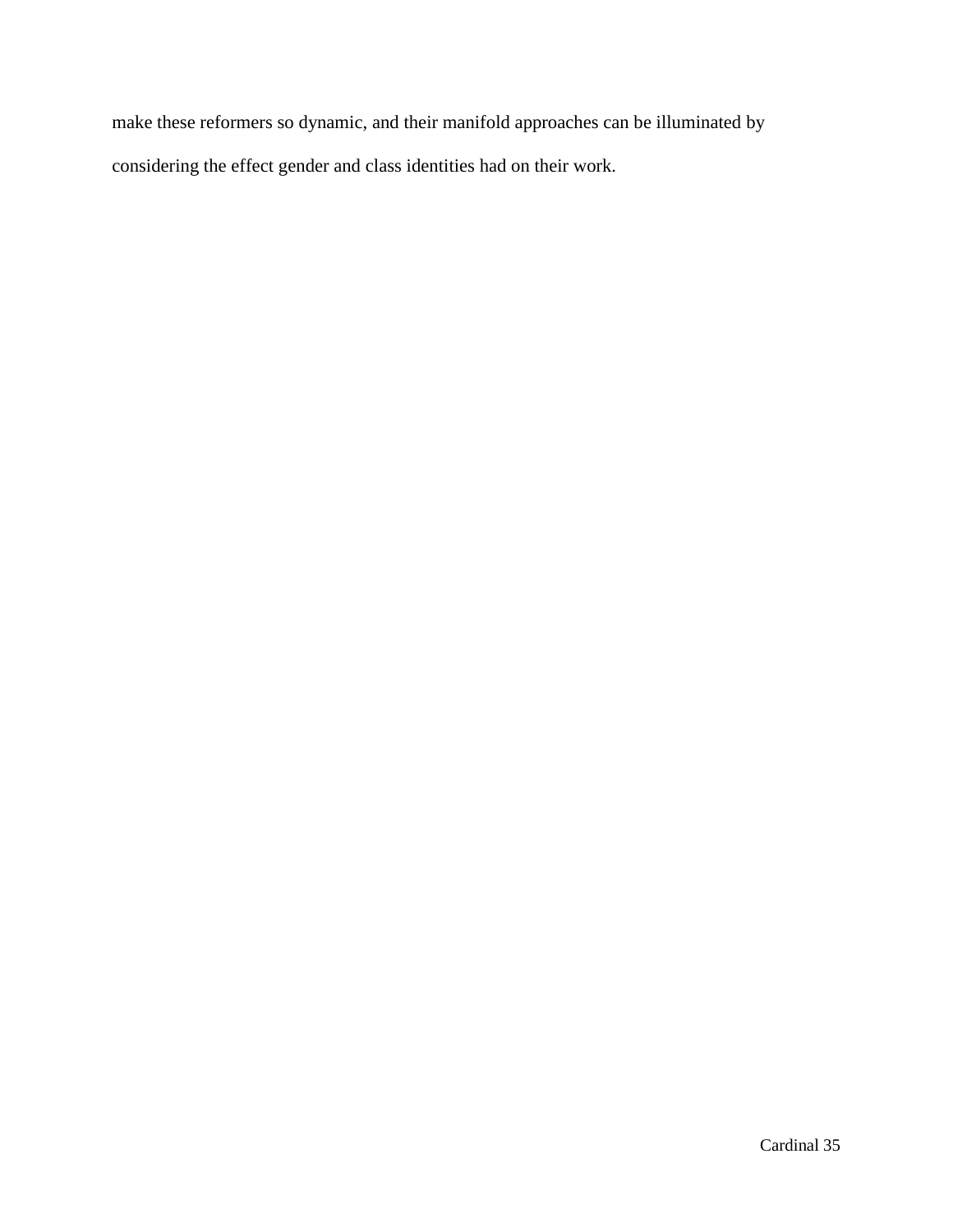Works Cited:

- Addams, Jane. *Twenty Years at Hull-House with Autobiographical Notes.* New York: The MacMillan Company, 1912.
- "Alcohol and Venereal Disease," *The British Medical Journal* 2 No. 3124 (Nov. 13, 1920): 756.
- Bell, W.S. "Anti-Prohibition: An Address Delivered in Paine Hall, Before the N.E. Freethinkers' Convention, Jan. 28, 1884." Boston: JP Mendum, 1884. Google Books.

Black, William G. Jr., "Social Work in World War I: A Method Lost," *Social Service Review* 65, no. 3 (Sep., 1991): 379-402.

- Buchanan, John G. "War Legislation Against Alcoholic Liquor and Prostitution," *Journal of the American Institute of Criminal Law and Criminology* 9, no. 4 (Feb. 1919): 520-529.
- Frith, John. "Syphilis- Its Early History and Treatment until Penicillin, and the Debate on its Origins," *Journal of Military and Veterans' Health* 2 no. 4 (Nov. 2012): 49-58.
- Janis, Elsie. "If I Know What I Mean: College Presidents and Campus Cut-Ups," *Washington Post*. Feb. 10, 1924. SM6. ProQuest Historical Newspapers. Web.

Henrotin, Ellen Martin. Papers. Schlesinger Library, Harvard University, Cambridge, MA.

- H. G., "Only a Glass of Liquor." *True Republic* VIII no.3 (1898): 48. Nineteenth Century Collections Online. Schlesinger Library, Harvard University, Cambridge, MA. Web.
- Hobson, Barbara Meil. *Uneasy Virtue: The Politics of Prostitution and the American Reform Tradition*. Chicago: University of Chicago Press, 1990.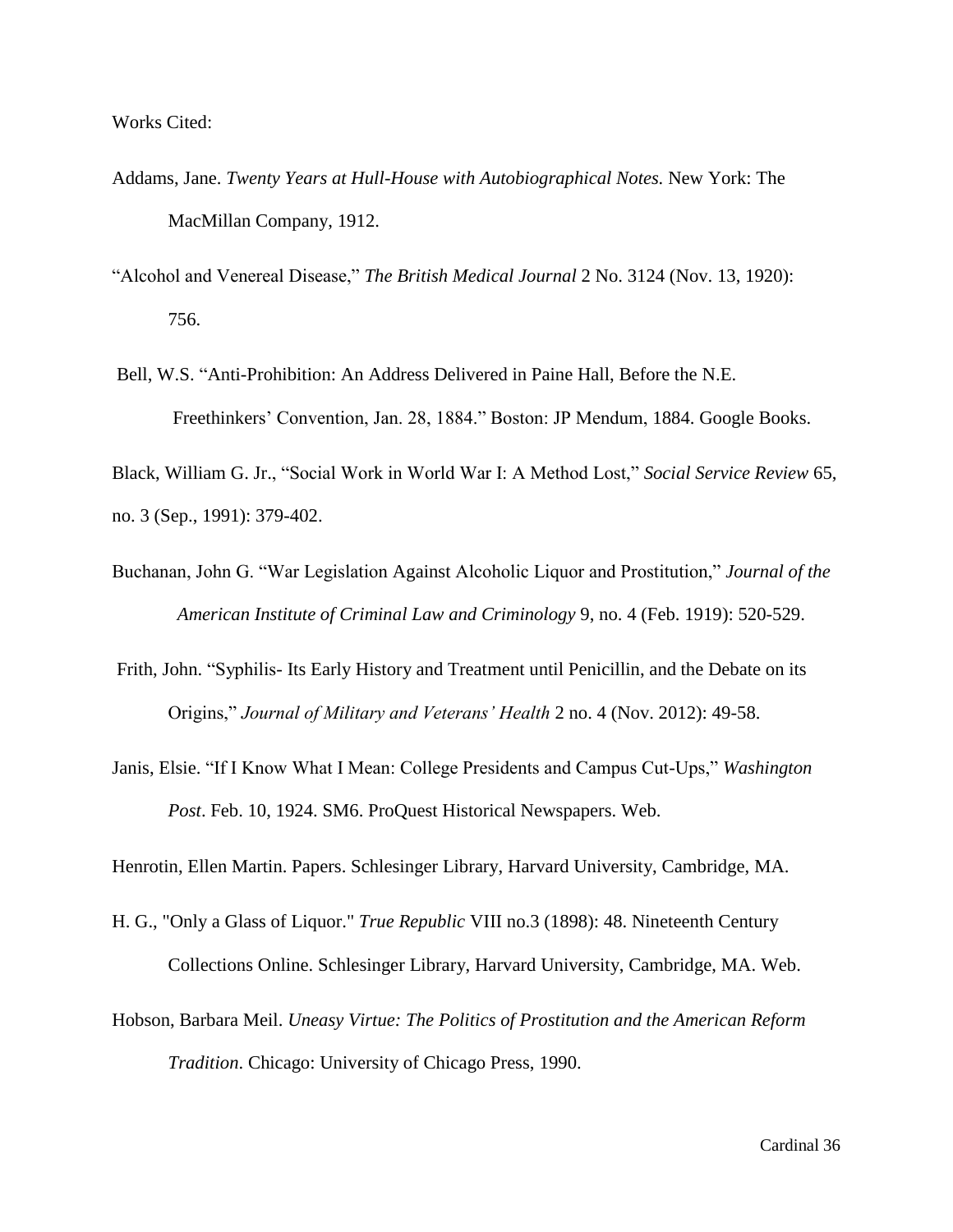Kyvig, David E. "Women Against Prohibition," *American Quarterly* 28, no. 3 (Autumn, 1976): 465-482.

- Massachusetts Society for Social Hygiene. Papers. Schlesinger Library, Harvard University, Cambridge, MA.
- Mendelson, Richard. *From Demon to Darling: a Legal History of Wine in America*. University of California Press: Los Angeles, 2009.
- Murdock, Catherine*. Domesticating Drink: Women, Men, and Alcohol in America, 1870- 1940*. Baltimore: Johns Hopkins University Press, 1998.
- Murphy, Mary. "Bootlegging Mothers and Drinking Daughters: Gender and Prohibition in Butte, Montana," *American Quarterly* 46, no. 2 (1994):174-94.
- -----"The Private Lives of Public Women: Prostitution in Butte, Montana, 1878-1917," *Frontiers: A Journal of Women Studies* 7, no. 23 (1984): 30-35.
- Pinzer, Mamie. Letter to Fanny Quincy Howe. Mamie Pinzer Papers. Schlesinger Library, Harvard University, Cambridge, MA.
- ----- *The Mamie Papers: Letters from an Ex-Prostitute*. Edited by Ruth Rosen and Sue Davidson. New York: The Feminist Press, 1997.
- "The Prostitute in Jail" *Journal of the American Institute of Criminal Law and Criminology* 11, no. 2 (Aug, 1920): 276-279.
- Reynolds, David S. *Beneath the American Renaissance*. New York: Oxford University Press, 2011.

Rose, Kenneth. *American Women and the Repeal of Prohibition.* New York: NYU Press, 1995.